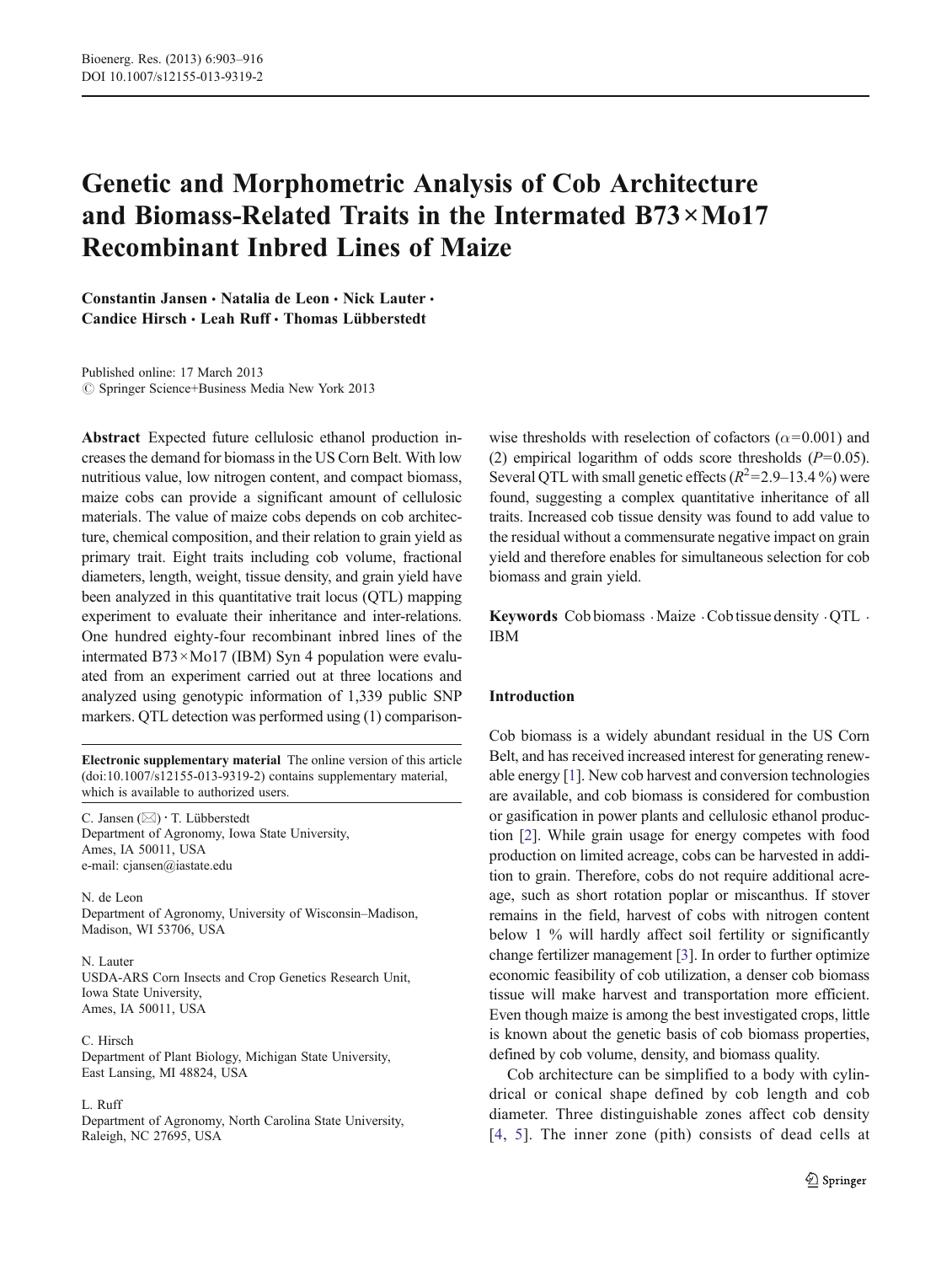maturity, resulting in spongy tissue of low density. The wooden zone surrounding this core consists of sclerenchyma cells with high density accounting for most of the cob biomass. The outer chaff of low weight and density directly connects to the grain and embodies the branched spikelets of the inflorescence. A complicated mazy channel system of interwoven bundles in the cob connects the vascular units with grain. These three zones have been characterized by Foley and Vander Hooven [[4\]](#page-12-0), who further divided chaff into a fine and coarse fraction. The reported average weight fractions were 1.9 % for pith, 60.3 % for the wooden ring, 33.7 % for coarse chaff, and 4.1 % for fine chaff. However, a large variation was found for distribution of those zones [\[5](#page-12-0)], as well as for cob architecture traits including length and diameter [[2,](#page-12-0) [6](#page-12-0), [7\]](#page-12-0).

For the development of dual purpose maize that will be grown for high cob biomass combined with high grain yield, potential optimization of both traits must be pursued. Breeding for higher grain yield generally leads to higher cob yield, as both traits are positively correlated. However, genotypes with similar grain yield might differ significantly for cob biomass yield [\[2\]](#page-12-0). Cob biomass yield is a function of cob volume and density. Cob weight increases with volume and/or density. The relation between those three traits and, therefore, a possible tradeoff between them is mathematically well defined, but the underlying biology is unknown. Moreover, understanding of the relationship of cob biomass yield and as primary traits is fundamental for developing dual purpose maize.

Knowledge on location and effects of quantitative trait loci (QTL) related to cob biomass traits inform about the most appropriate breeding strategy. In case of QTL with major effects controlling these traits, marker-assisted selection or backcrossing are effective to introduce favorable regions into breeding materials. In case of multiple QTL with small effects, marker-assisted recurrent selection or genome-wide selection can be employed to increase the number of favorable alleles in a population [\[8](#page-12-0), [9\]](#page-12-0).

Several QTL have been reported for cob length (ear length), ear or cob diameter, and cob weight [\[6,](#page-12-0) [7](#page-12-0), [10](#page-12-0), [11](#page-12-0)] and reviewed by [[2\]](#page-12-0). However, to our knowledge, no QTL have been reported for cob volume, cob density, or diameters of pith and wooden ring. Over the past 20 years, QTL for volume components such as ear and cob length and ear and cob diameter have been found across all ten chromosomes [\[6](#page-12-0)], [[7](#page-12-0)], [[11](#page-12-0)–[14\]](#page-12-0). Yet, no QTL have been found for cob diameter on chromosomes 2, 3, 6, and 10. For cob weight, Upadyayula et al. [\[11](#page-12-0)] reported a total of nine QTL located on chromosomes 1–7.

QTL findings differ greatly between populations depending on the parents of a mapping population, population type and size, marker coverage, and environments used for phenotyping as well as phenotyping methods [\[15](#page-12-0)]. Furthermore, different mapping methods like single marker analysis, interval mapping, or composite interval mapping affect the outcomes of QTL mapping studies [\[15,](#page-12-0) [16\]](#page-12-0). Some of the studies mentioned above were conducted before more advanced QTL mapping methods became available. For composite interval mapping, QTL results vary with choice and number of cofactors, as well as thresholds used to declare QTL significant [\[17\]](#page-12-0).

The parents B73 and Mo17 of the intermated B73×Mo17 (IBM) Syn4 population [\[18](#page-12-0)] used in this study play a key role in US breeding programs and maize research [[19,](#page-12-0) [20\]](#page-12-0). IBMSyn4 is expected to segregate for cob architectural traits, since ears of B73 are shorter with wider diameter than cobs of Mo17 [\[21](#page-12-0)]. The IBMSyn4 population has been intermated five generations resulting in a 3.9-fold larger mapping distance due to an average 2.7-fold higher recombination fraction compared to  $F<sub>2</sub>$  derived populations [\[18](#page-12-0)].

Our objectives were to (1) evaluate the relationships among cob architecture traits, and their relationship to grain yield at the phenotypic and genetic level, (2) identify QTL and their effects for cob length, weight, diameter (including for the pith and wooden ring fractions), volume, density, as well as grain and cob yield, and (3) discuss our findings with regard to developing dual purpose maize varieties.

#### Materials and Methods

Plant Materials, Field Experiments, and Phenotyping

Field trials for this study were performed in Wisconsin in 2007 (two locations and two replications) and for two traits (cob length and cob diameter) also in Iowa in 2006 (one location and two replications). Materials and methods for the Wisconsin locations have been reported by Lorenz and colleagues [[22\]](#page-12-0), who performed genetic analysis on maturity, yield, and composition traits. Herein, cob trait data were collected from these plants and analyzed in the context of the additional component traits underlying the quality of cob residuals. Briefly, 206 recombinant inbred lines (RILs) of the IBMSyn4 per se population [\[18](#page-12-0)] and their parents Mo17 and B73 were grown in two locations in Wisconsin [Arlington (ARL) and Madison (MAD)] in 2007 [[22](#page-12-0)] and phenotyped for cob traits. Identity of lines was confirmed as described by Lorenz et al. [\[22](#page-12-0)]. Trials were planted May 7 and May 21 on Plano silt loam soil and harvested 135 and 156 days after planting at ARL and MAD, respectively. Randomized complete block design was applied at each location with two replications using single-row plots (6.08×0.76 m) with 79,040 plants/ha [[22](#page-12-0)]. B73 and Mo17 were planted in two plots per block, resulting in eight single rows of each; parental phenotype data were used for comparisons to the IBM RILs, but not for QTL analyses.

Ten plants were hand-harvested from each plot. All ears were dried and shelled. After shelling, cobs were dried in a forced-air dryer at 55 °C for 1 week. Total cob and grain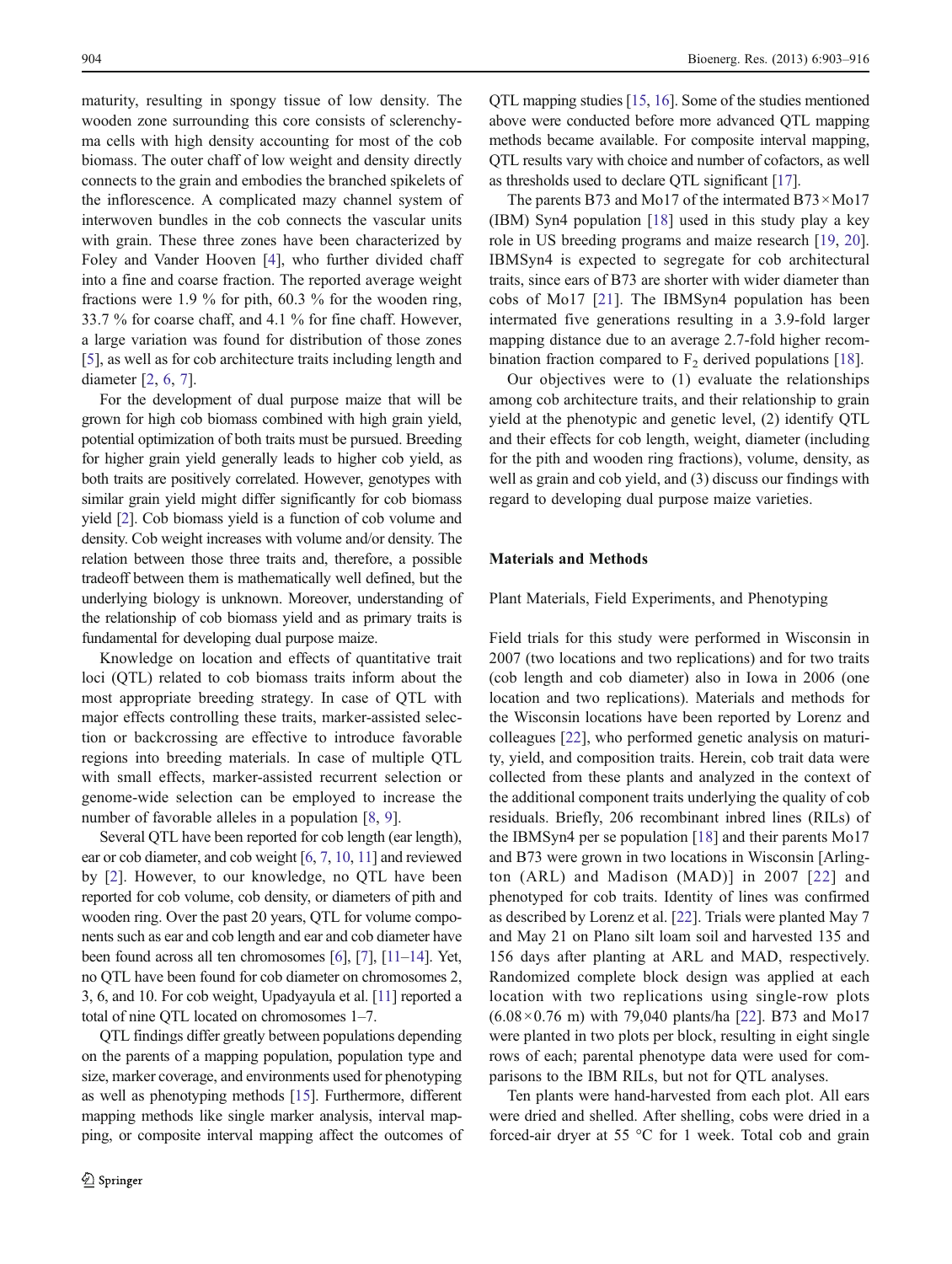weight of those ten plants was used to determine cob and grain weight per plant and cob and grain yield (CY and GY) from multiplication with stand counts. Cob and grain weight per cob (CWC and GWC) relate to the weight of all ten plants, including ears and cobs without seed set. Grain weights were adjusted to 15.5 % moisture content.

Three representative cobs per plot were sampled to measure average cob length, single cob weight, total cob diameter, volume, and tissue density (Fig. 1). Diameters were measured within cobs for central pith, the thickness of the wooden part excluding pith and chaff and for the total diameter at the middle of the cob section (Fig. 1). Cob volume estimates were calculated from cob length and diameter using the formula for cylindrical volume:

Cob volume = 
$$
\left(\frac{\text{Diameter}}{2}\right)^2 \times \text{Length} \times \pi
$$
 (1)

Cob tissue density (DEN1) for the entire cob was calculated as the ratio between single cob weight and volume. Cob tissue density (DEN2) was calculated from a cylindrical mid-cob section (about 1–4 cm long) using the weight of the piece and its volume calculated based on formula (1), but using the piece's length instead of cob length. Values from three cobs were averaged for each plot after calculating values for all traits for single cobs.

The Iowa experiment was grown in 2006 at the Agronomy Agricultural Engineering Research Center in Ames, IA, USA (AME; [\[21](#page-12-0)]; total cob diameter and cob length have been determined. Parents B73 and Mo17 were planted in AME eight and seven plots, respectively. In this experiment, an alpha-lattice design with two reps was used and 12 plants were grown per plot (single row,  $0.76 \times 3.8$  m). Data were obtained for the same 184 RILs used in the Wisconsin experiment.

## Statistical Analyses

For cob diameter and cob length, analyses have been carried out for the two Wisconsin locations (diameter and length) and for three environments including the Ames experiment as third environment (TD3 and CL3).

Fig. 1 Scheme for phenotyping cob traits. Shown are the measure points for pith and total diameter, thickness of the wooden part, and cob length

Cob data analyses were carried out using SAS PROC MIXED (SAS Institute Inc., Cary, NC, USA) fitting locations and lines, interactions of locations and line  $(G \times E)$ , and blocks as random effects. Heritability was calculated on an entry mean basis derived from variance components using SAS PROC VARCOMP (SAS Institute Inc., Cary, NC, USA), fitting locations, lines,  $G \times E$ , and blocks as random effects. Least square means were calculated from two blocks for each location and over both locations with random block and G×E effects to account for missing values using SAS PROC MIXED. Phenotypic and genotypic correlations of traits were calculated using SAS PROC MIXED according to Holland [\[23\]](#page-12-0). Means of parents B73 and Mo17 were compared with two-sided Student's  $t$  tests at 5 % significance level, assuming unequal variances. Coefficient of variation (CV) was calculated as standard deviation divided by the population mean.

## Path Analysis

Path analyses are used to fit proposed path models according to covariance structure of the underlying data [\[24](#page-12-0)–[26](#page-12-0)]. In path analysis, correlations can be used to estimate total, direct, and indirect effects of observed variables (exogenous and intervening causal variables) on other observed variables (endogenous dependents and endogenous intervening variables) as an extension of the regression model. Calculated path coefficients are often given as standardized regression coefficients for direct effects in the model. Indirect effects and total effects are calculated based on the product and sum of those direct effects. Standardization is implemented by expressing effects in standard deviations.

Two similar models (A and B; Fig. [2\)](#page-3-0) to explain cob biomass (weight) have been tested for statistical fit based on Akaike's information criterion (AIC), root mean square error of approximation (RMSEA), comparative fit index (CFI), chi square (likelihood ratio chi-square test), and HoelterN using IBM SPSS Amos 20 [[24\]](#page-12-0). The best fit was defined by a chi square  $> 0.05$ , RMSEA  $< 0.05$ , CFI $> 0.95$ , a HoelterN indicator of sufficient sample size of >40, and ultimately a minimum AIC value. To investigate the double

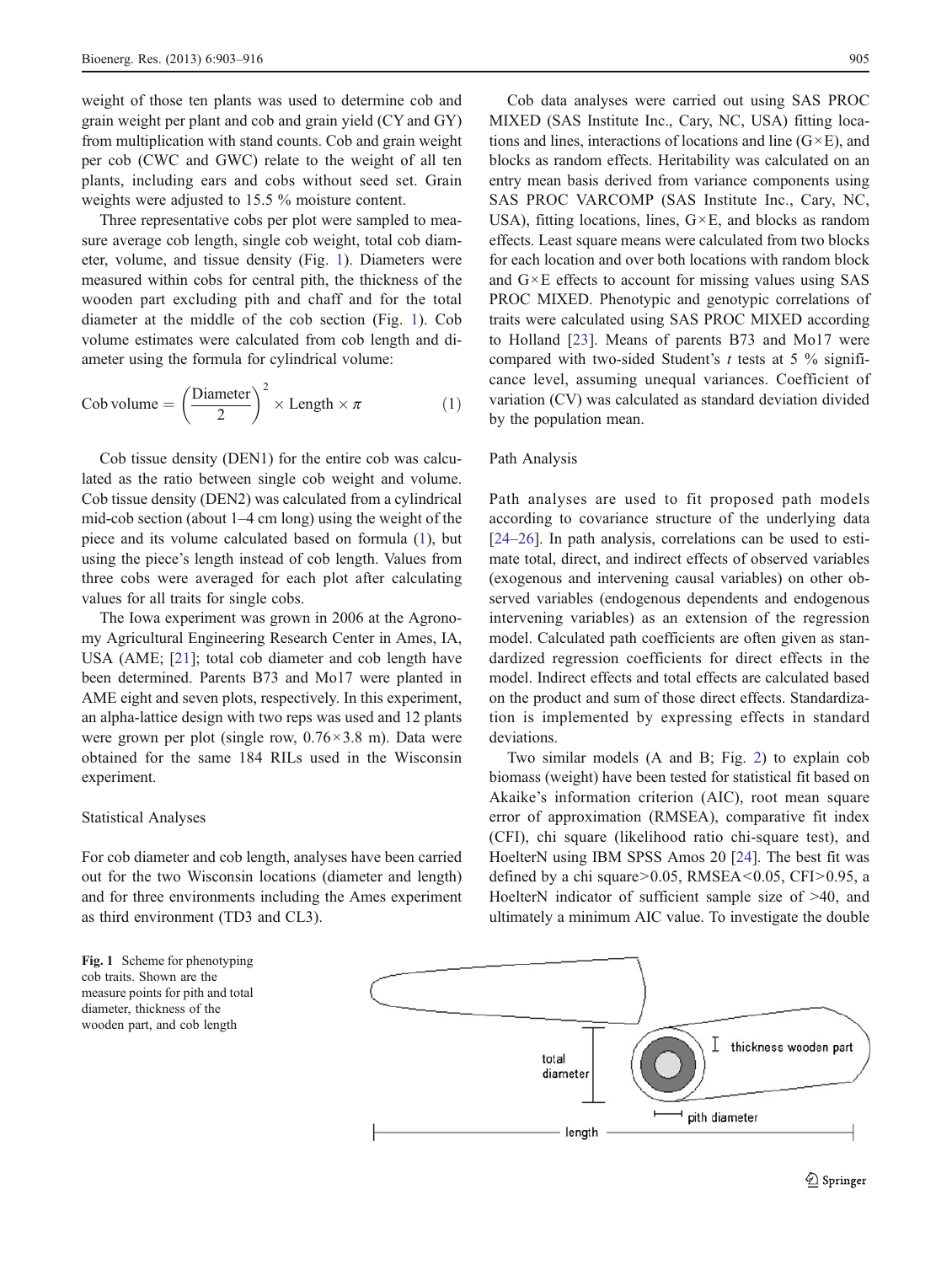<span id="page-3-0"></span>

Fig. 2 Proposed model B with diameter fitted as intervening variable. Pith Diameter of pith, wood thickness of wooden part, length cob length, diameter cob diameter, volume cob volume, density DEN2 values for cob tissue density, weight average single cob weight. Arrows indicate fitted direct and indirect effects in the initial model

role of different cob tissue fraction by diameter and density on cob weight and because insufficient grain yield components were collected, only single cob-based traits downstream of cob weight were included. Model A was based on the hypothesis that pith diameter, thickness of the wooden ring, total diameter, and cob length have an effect on the three dependent variables, volume, density, and ultimately weight, where weight was also dependent on volume and density. Then, all direct and indirect effects were fitted with the exception of direct relations between volume and density, which are independent based on correlations. Since density is calculated from volume and weight, one might argue that density rather than weight should be the resulting variable of highest order. However, density is influenced by the density and fraction of different cob tissues of the cob and can be understood as a weighted average of those. Model B (Fig. 2) was modified compared to model A in such a way, that total diameter was fitted as intervening dependent variable for pith and wood. Both models were further optimized towards a minimum AIC by deleting insignificant effects from the model (A-AIC and B-AIC).

## Quantitative Trait Locus Mapping

Genotypic data for a subset of 184 IBM RILs was obtained for all 1,339 markers from the IBM1 framework map from MaizeGDB.org based on data for all 302 lines from the Maize Mapping Project [\(http://www.maizegdb.org/qtl-data.php,](http://www.maizegdb.org/qtl-data.php) verified 3 October 2012). The total genetic distance of this

map adds up to 6,242.7 cM, leading to an average marker interval size of 4.66 cM.

QTL analysis was carried out with QTL Win Cartographer version 2.5 [[27](#page-12-0)] using composite interval mapping (CIM; Zmap model 6) with forward and backward regression for identification of the ten most significant cofactors. Test positions occurred at 1-cM intervals and at each marker. During CIM, cofactor effects originating from positions mapping within 10 cM of the test position were excluded from the model. In order to limit the type II error rate, comparison-wise thresholds (CWTs) based on 1,000 permutations of the phenotype data were determined at significance levels of  $\alpha$ =0.001 for each trait by using scripts updated for CIM to include cofactor reselection for each permuted data set [\[28\]](#page-12-0). Additional runs were performed using a default empirical experiment-wise threshold after 1,000 permutations each, without reselecting cofactors (EWT) as implemented in Win Cartographer 2.5 [[27\]](#page-12-0). EWT was also used for analyses of data from each single environment. The same settings were used as for CWT. Results were compared with the method described above. In both cases, a distance of >10 cM was used to separate significant regions into different QTL. For each QTL, support intervals based on 1.5 logarithm of odds (LOD) drops from each likelihood peak are reported [\[29\]](#page-12-0) In addition, intervals of significant marker intervals  $(p=0.001)$  around peaks according to CWT are reported as indicator for mapping precision. Only results for CWT are shown in detail and compared to results based on EWT. As a final step, all detected QTL of a trait were analyzed simultaneously using their most likely position based on CWT analysis. For this analysis, multiple interval mapping (MIM) implemented in QTL Win Cartographer was used to calculate single  $R^2$ for each QTL and sum  $r^2$  of all QTL for a given trait.

### Results

Trait Characteristics and Correlations

B73 outperformed Mo17 significantly  $(p=0.05)$  for increased single cob weight (131 %), diameter of pith (193 %) and wooden part (118 %), cob diameter (112 %), TD3 (137.3 %), cob volume, and all cob and grain yieldrelated traits, but displayed reduced cob length and CL3 (81.5 %; Table [1\)](#page-4-0). No significant difference between the parents was observed for the two density traits.

For all traits, maximum and minimum values among 184 lines transgressed those of the two parents. B73 was among the highest ranking genotypes for diameter (rank 2), cob yield (rank 3), and cob weight based on 10 plants (rank 7),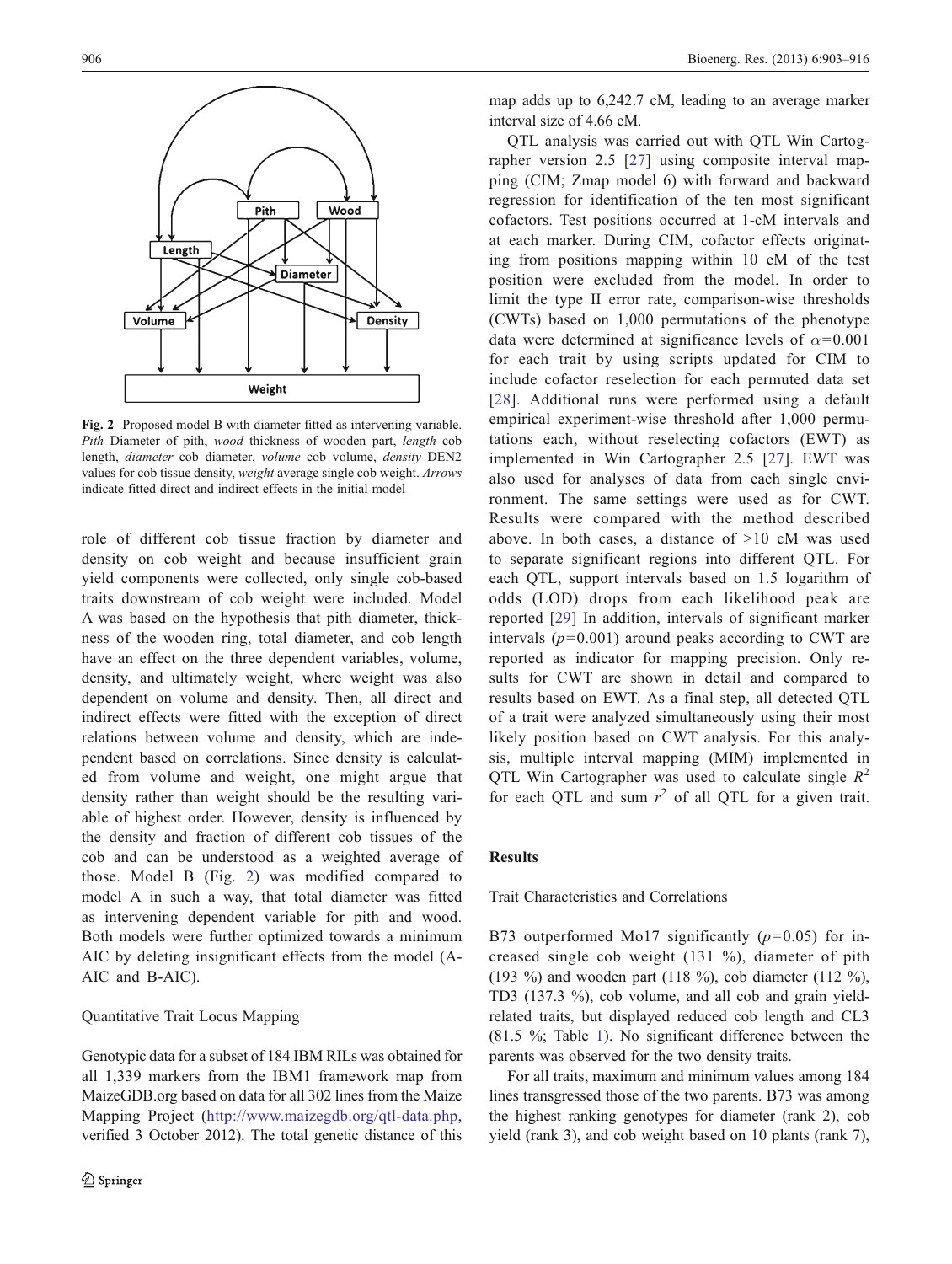<span id="page-4-0"></span>Table 1 Statistics for all measured traits

| Variable                | Trait                      | $\boldsymbol{N}$ | Unit                    | Mean    | <b>B73</b> | Mo17   | SD     | <b>CV</b> | Min   | Max    | h <sup>2</sup> |
|-------------------------|----------------------------|------------------|-------------------------|---------|------------|--------|--------|-----------|-------|--------|----------------|
| Length                  | Length                     | 708              | cm                      | 11.41   | 10.79      | 13.27  | 1.79   | 15.67     | 5.6   | 17.27  | 0.76           |
| Weight                  | Single cob weight (3 cobs) | 708              | g                       | 11.04   | 14.44      | 11.07  | 3.68   | 33.36     | 1.7   | 25.04  | 0.75           |
| Pith                    | Pith diameter              | 708              | cm                      | 0.62    | 0.81       | 0.42   | 0.14   | 22.69     | 0.3   | 1.1    | 0.91           |
| Wood                    | Wooden part thickness      | 708              | cm                      | 0.34    | 0.40       | 0.34   | 0.06   | 18.95     | 0.1   | 0.5    | 0.78           |
| Diameter                | Diameter                   | 708              | cm                      | 2.29    | 2.72       | 2.02   | 0.23   | 10.18     | 1.2   | 2.9    | 0.77           |
| Volume                  | Volume                     | 708              | $\text{cm}^3$           | 48.16   | 62.79      | 43.59  | 13.25  | 27.51     | 8.82  | 87.6   | 0.77           |
| DEN <sub>1</sub>        | Density 1 from cone ass.   | 708              | $g/100$ cm <sup>3</sup> | 22.89   | 23.02      | 25.25  | 4.00   | 17.48     | 11.6  | 38.2   | 0.77           |
| DEN <sub>2</sub>        | Density 2 from piece       | 708              | $g/100$ cm <sup>3</sup> | 26.61   | 26.73      | 26.88  | 4.73   | 17.78     | 11.2  | 42.8   | 0.76           |
| <b>CWC</b>              | Weight/cobs of 10 plants   | 724              | g                       | 9.83    | 13.92      | 8.51   | 3.66   | 37.24     | 0.5   | 23.07  | 0.71           |
| <b>GWC</b>              | Grain wt/plant*10          | 719              | g                       | 41.57   | 44.08      | 15.30  | 23.53  | 56.60     | 0.01  | 145.63 | 0.64           |
| Cob yield               | Cob yield/plot             | 724              | g                       | 278.22  | 527.45     | 91.89  | 141.58 | 50.89     | 1.7   | 815.48 | 0.72           |
| Grain yield             | Grain yield/plot           | 719              | g                       | 1199.00 | 1676.07    | 168.86 | 816.27 | 68.08     | 0.36  | 3863   | 0.66           |
| Including Ames location |                            |                  |                         |         |            |        |        |           |       |        |                |
| CL3                     | Length over 3 location     | 1022             | cm                      | 12.87   | 12.14      | 15.02  | 15.02  | 22.14     | 22.14 | 5.6    | 0.68           |
| TD <sub>3</sub>         | Diameter over 3 location   | 1022             | cm                      | 2.41    | 2.85       | 2.09   | 0.29   | 11.93     | 1.2   | 1.2    | 0.75           |

Values are given for population mean, mean performance of each parent, population standard deviation (SD), coefficient of variation (CV), minimum and maximum line averages, and entry mean heritabilities for Wisconsin locations and including Ames location (CL3, TD3)

while Mo17 was among genotypes with the longest cobs (rank 15). On average, pith represented 27 % (16–39 %) of total cob diameter and the wooden part 30 % (20–40 %), leaving 43  $\%$  (36–55  $\%$ ) to chaff. Together, the two low density fractions pith and chaff represent 60–80 % of total cob diameter.

Single cob weight, grain and cob yield showed the highest coefficients of variation (CV; 33.4–68.1), and total diameter the lowest CV (10.2; Table 1). For all traits, significant effects of genotype were found  $(p=0.001)$ . For most traits, the location effect was significant  $(p=0.05)$ , except for length ( $p=0.27$ ), pith ( $p=0.91$ ), and DEN2 ( $p=0.34$ ).  $G \times E$  interactions were significant for all traits at  $p=0.05$ . However, at  $p=0.01$ , wood ( $p=0.024$ ), and total diameter ( $p=0.026$ ) did not show significant  $G \times E$  interactions. Heritabilities were estimated on an entry-mean basis and intermediate to high for all traits ranging from 0.64 for GWC to 0.91 for pith (Table 1).

#### Correlations

Cob length, total diameter, volume, and weight were all positively correlated with each other (Table [2](#page-5-0)). Cob weight was positively correlated with all traits. Cob volume was closely correlated with both, cob length ( $r_g$ =0.71), and total diameter  $(r<sub>o</sub>=0.85)$ . Cob volume showed positive correlations with all traits (Table [2](#page-5-0)), but was not significantly correlated with any of the two density traits. DEN1 and DEN2 were closely correlated ( $r_g$ =0.94,  $r_p$ =0.88). While variance components and heritabilities did not differ considerably, absolute differences were found between the two methods for nearly all parameters shown in Table 1. Cob tissue densities (DEN1 and DEN2) were negatively correlated with pith  $(r<sub>g</sub>=-0.26$ and −0.30, respectively), but positively correlated with wood  $(r_{\rm g}=0.37 \text{ and } 0.43, \text{ respectively})$ , cob weight  $(r_{\rm g}=0.31-0.55, \text{ }$ respectively), and cob yield ( $r_g$ =0.44). No other trait showed a significant correlation ( $p=0.01$ ) with DEN2. However, at  $p=$ 0.05, DEN1 showed a weak positive phenotypic correlation with length  $(r_p=0.13)$ . While pith was significantly positively correlated with total diameter  $(r<sub>g</sub>=0.61, r<sub>p</sub>=0.58)$ , pith showed a significant negative correlation with wood  $(r_g=-0.26, r_p=-0.13)$ .

# Path Analysis

All models showed good fit for all observed criteria. Both models and their optimized daughter models showed exactly matching results for all criteria, respectively (see Supplementary Table 4). We, therefore, focus on reporting result of model B because diameter as intervening variable for pith and wood appears reasonable (see Supplementary Table 5).

Total variance of 94, 21, 98, and 72 % in weight, density, volume, and diameter were explained in model B, respectively (Supplementary Table 5). All total effects on cob weight were positive in model B. Most other significant total effects were also positive with the exception of effects of pith, length, and diameter on density. The strongest direct (and total) effect was found between volume and weight with 1.13 standardized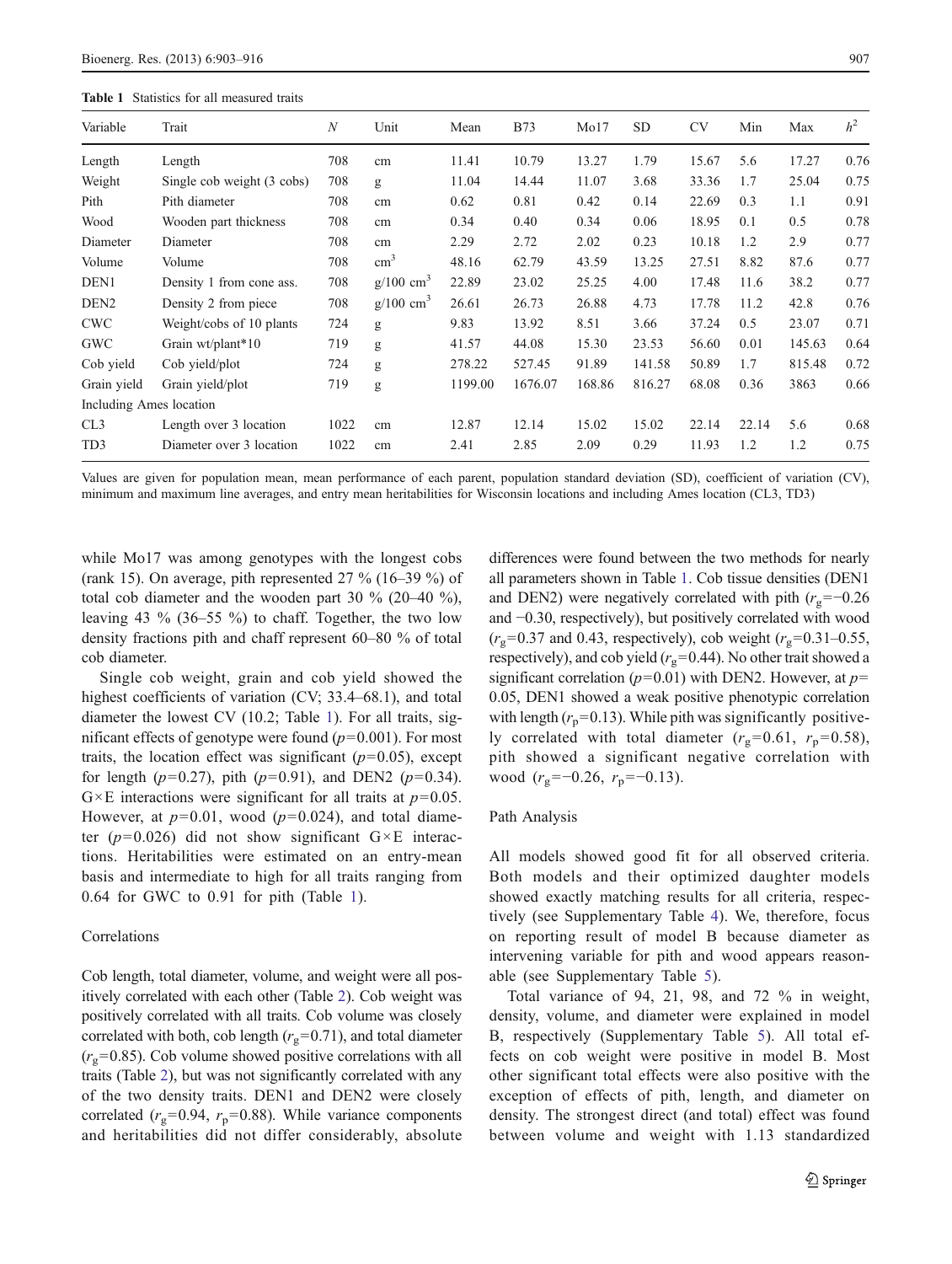<span id="page-5-0"></span>Table 2 Phenotypic and genotypic correlations

|                  | Length           | Weight            | Pith              | Wood           | Diameter          | Volume            | DEN <sub>1</sub>  | DEN <sub>2</sub>  | <b>CWC</b>        | <b>GWC</b>       | Cob yield          | Grain yield       |
|------------------|------------------|-------------------|-------------------|----------------|-------------------|-------------------|-------------------|-------------------|-------------------|------------------|--------------------|-------------------|
| Length           |                  | 0.68 <sup>a</sup> | 0.08              | $0.21^{\rm a}$ | 0.31 <sup>a</sup> | $0.76^{\rm a}$    | $0.13^{b}$        | 0.01              | $0.64^{\rm a}$    | $0.51^{\rm a}$   | 0.58 <sup>a</sup>  | $0.49^{\rm a}$    |
| Weight           | 0.6 <sup>a</sup> |                   | $0.27^{\rm a}$    | $0.52^{\rm a}$ | $0.65^{\rm a}$    | $0.83^{\rm a}$    | $0.56^{\rm a}$    | $0.46^{\rm a}$    | $0.89^{a}$        | $0.56^{\rm a}$   | $0.76^{\rm a}$     | $0.53^{\rm a}$    |
| Pith             | 0.05             | $0.24^{\rm a}$    |                   | $-0.13^{b}$    | $0.58^{a}$        | $0.45^{\rm a}$    | $-0.18^a$         | $-0.18^{\rm a}$   | $0.26^{\rm a}$    | $0.25^{\rm a}$   | 0.2 <sup>a</sup>   | 0.2 <sup>a</sup>  |
| Wood             | 0.11             | 0.51              | $-0.26^{\rm a}$   |                | $0.53^{\rm a}$    | $0.46^{\rm a}$    | 0.28 <sup>a</sup> | $0.34^{a}$        | $0.47^{\rm a}$    | $0.22^{\rm a}$   | $0.34^{a}$         | 0.16 <sup>a</sup> |
| Diameter         | $0.24^{\rm a}$   | $0.66^{\rm a}$    | 0.61 <sup>a</sup> | $0.41^{\rm a}$ |                   | $0.83^{\rm a}$    | $-0.04$           | 0.00              | $0.63^{\rm a}$    | $0.48^{\rm a}$   | $0.5^{\mathrm{a}}$ | 0.37 <sup>a</sup> |
| Volume           | $0.71^{\rm a}$   | 0.81              | $0.47^{\rm a}$    | $0.35^{\rm a}$ | $0.85^{\rm a}$    |                   | 0.04              | $-0.01$           | $0.79^{\rm a}$    | 0.6 <sup>a</sup> | $0.66^{\rm a}$     | $0.51^{\rm a}$    |
| DEN1             | 0.04             | $0.55^{\rm a}$    | $-0.26^{\rm a}$   | $0.37^{a}$     | $-0.09$           | $-0.04$           |                   | 0.88 <sup>a</sup> | $0.43^{\rm a}$    | $0.14^a$         | $0.39^{a}$         | 0.17 <sup>a</sup> |
| DEN <sub>2</sub> | $-0.06$          | $0.48^{\rm a}$    | $-0.03^{\rm a}$   | $0.43^{\rm a}$ | $-0.08$           | $-0.09$           | $0.94^{\rm a}$    |                   | $0.32^{\rm a}$    | 0.02             | $0.29^{\rm a}$     | 0.05              |
| <b>CWC</b>       | $0.59^{a}$       | $0.96^{\rm a}$    | $0.29^{\rm a}$    | $0.54^{\rm a}$ | $0.72^{\rm a}$    | $0.84^{\rm a}$    | $0.44^{\rm a}$    | $0.34^{\rm a}$    |                   | $0.72^{\rm a}$   | $0.82^{\rm a}$     | $0.65^{\rm a}$    |
| <b>GWC</b>       | 0.4 <sup>a</sup> | $0.48^{\rm a}$    | 0.31 <sup>a</sup> | 0.18           | $0.57^{\rm a}$    | $0.59^{a}$        | $-0.02$           | $-0.14$           | 0.6 <sup>a</sup>  |                  | $0.65^{\rm a}$     | 0.9 <sup>a</sup>  |
| Cob yield        | $0.59^{a}$       | $0.82^{\rm a}$    | $0.19^a$          | $0.35^{\rm a}$ | $0.54^{\rm a}$    | 0.07 <sup>a</sup> | $0.44^{\rm a}$    | $0.32^{\rm a}$    | 0.88 <sup>a</sup> | $0.62^{\rm a}$   |                    | $0.82^{\rm a}$    |
| Grain yield      | $0.47^{\rm a}$   | $0.49^{\rm a}$    | $0.22^{\rm a}$    | 0.12           | $0.43^{\rm a}$    | $0.52^{\rm a}$    | 0.08              | $-0.05$           | $0.61^{\rm a}$    | $0.94^{\rm a}$   | $0.77^{\rm a}$     |                   |

Genotypic correlations are shown below the diagonal, phenotypic correlation above

<sup>a</sup> 99 % significant CI not including 0

 $b$  95 % CI not including 0)

regression coefficients in standard deviations (SD). Changes in density had an effect on weight, which was about half as strong as the effect of volume on weight with 0.52 SD. Total effect of diameter on weight was 0.32 SD in model B. Total effects on weight and volume were positive for pith (0.31 and 0.50), length (0.55 and 0.64), wood (0.49 and 0.40), and diameter (0.32 and 0.67, respectively) (Supplementary Table 5). Effects of pith  $(0.71)$ , length  $(0.13)$ , and wood  $(0.59)$  on diameter were also positive. Length and diameter showed negative direct effects on density (−0.01 and −0.36, only significant for diameter) but a positive effect on volume (0.55 and 0.67, respectively). Density (0.52) and volume (1.13) were positively affecting weight.

Total effects of pith (−0.17), length (−0.06), and diameter (−0.36) on density were negative, whereas total effect of wood on density was positive (0.36). The positive total effect of pith on weight of 0.31 was small and positive, due to its positive effect on diameter, while the direct effect of pith on weight was not significant. The same is true for wood, which showed nonsignificant direct effects on volume (0.01) and weight (−0.004), but positive effects on diameter (0.59) and density (0.57; Supplementary Table 5). Therefore, the effect of enlarged wood diameter on density by increasing volume outweighs its negative effect of volume on density.

Quantitative Trait Locus Analysis

Analyses across locations yielded total 57 QTL in 40 QTL regions at  $p=0.001$  CWT levels for all eight traits using ten cofactors. These are described in detail below (Table [3,](#page-6-0) Fig. [3](#page-8-0)). Twenty-nine QTL were confirmed within 10 cM peak-to-peak distance in at least one of the single environment analyses, whereof six were detected in at least two single environment analyses (Table [3\)](#page-6-0). Fifteen QTLs detected using CWT with reselection were not detected using EWT (Table [3](#page-6-0), indicated by a star). In a simultaneous fit using MIM six of the 57 QTL found with CWT were not confirmed (Table [3](#page-6-0), missing values for  $R_{\text{MIM}}^2$ ). Four additional QTLs (two volume, one DEN1, and one wood QTL) found with EWT ( $p=0.05$ , without reselection of cofactors) were not significant using CWT (data not shown). Additional analyses were carried out for across location data with EWT using five and 20 cofactors. Increasing cofactors to 20 yielded a total of 139 QTL, while reduction to five cofactors resulted in a drop to 13 QTL of the 43 QTLs found with ten cofactors.

No QTL explained phenotypic variance larger than  $R_{\text{MIM}}^2$ =13.4 % (DEN2). The average explained variance over all QTL was  $R_{\text{MIM}}^2$ =6.5 %. The average 1.5 LOD confidence interval size was 18 cM (max. 37.1 cM, min. 4.6 cM). The average interval size based on CWT with a standardized LR>1 was 9.2 cM (max. 28.9 cM, min. 0 cM).

Six QTLs were found for cob length over all three locations on chromosomes 1, 5, 8, and 9. QTLs on chromosomes 1 (QTL 2) and 9 were found for both cob length and CL3 (QTLs 2 and 6, Table [3\)](#page-6-0). The sum of  $R_{\text{MIM}}^2$  over all CL3 QTL was 25.0 %, for cob length 21.9 %. For pith diameter, six QTLs were found on chromosomes 1, 2, 7, and 9. Altogether, these QTL accounted for 41.0 % of the phenotypic variation ( $R_{\text{MIM}}^2$ ). Except for QTL 1 and 5, all B73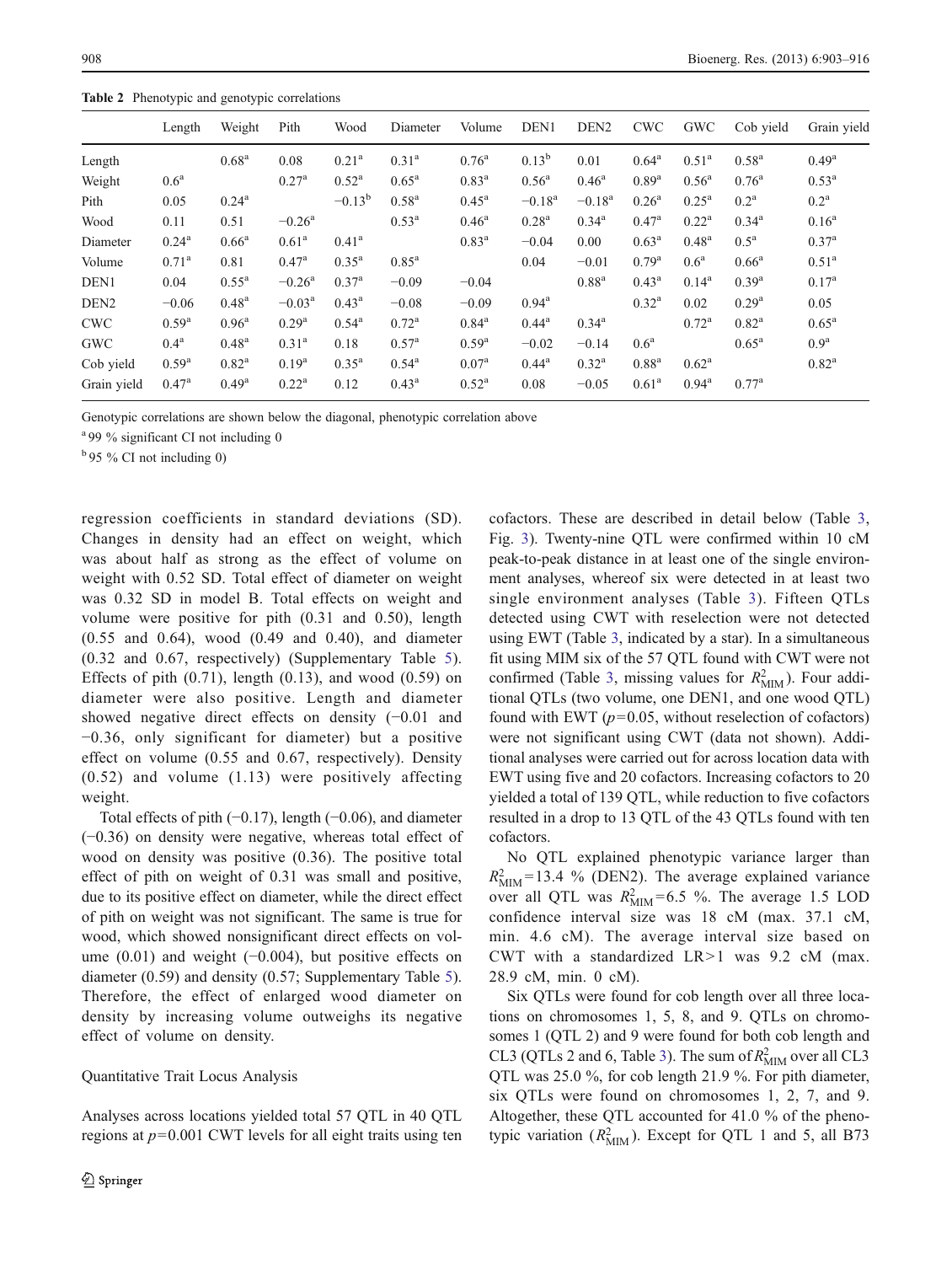<span id="page-6-0"></span>

|          | Table 3 QTL position and effects |                   |          |                   |                      |                                            |            |                          |                   |                |             |                      |          |                  |               |                  |            |            |               |
|----------|----------------------------------|-------------------|----------|-------------------|----------------------|--------------------------------------------|------------|--------------------------|-------------------|----------------|-------------|----------------------|----------|------------------|---------------|------------------|------------|------------|---------------|
| Trait    |                                  | QTL               | Chr      | Position          | Closest marker       | Distance                                   | <b>COT</b> | $\mathbf{R}^2$           | $R_{\rm MIM}^2$   | $\alpha$ (B73) | <b>aMIM</b> | PCWT                 |          | 1,5 LOD interval | PCWT interval |                  | <b>AME</b> | <b>ARL</b> | <b>MAD</b>    |
|          |                                  |                   |          | (M <sub>o</sub> ) |                      |                                            |            | (%)                      | (96)              | (B73)          | (B73)       |                      | left pos | interval         | left pos.     | interval         |            |            | (pos.)        |
|          | Length                           |                   |          | 357.01            | bnlg2295             | 3.39                                       | 3.17       | 5.6                      | 6.5               | $-0.347$       | $-0.37$     | $\ddot{1}$           | 348.61   | 25.6             | 355.01        | 6.4              | ×          | ×          | ×             |
|          | CL3                              |                   |          | 742.21            | chrom7               | 0.19                                       | 4.28       | 6.5                      | 5.2               | 0.367          | 0.371       | $\dot{5}$            | 737.21   | 11.2             | 739.21        | 6.2              |            |            |               |
|          | Length                           |                   |          | 749.71            | phi011               | $-1.01$                                    | 3.63       | 6.2                      | 5.1               | 0.3745         | 0.358       | $\dot{5}$            | 737.21   | 18.1             | 744.41        | 7.3              |            |            |               |
|          | Length                           |                   |          | 168.81            | bnlg <sub>1879</sub> | $-7.01$                                    | 2.74       | $\overline{51}$          | 6.8               | $-0.334$       | $-0.39$     | $\frac{8}{3}$        | 161.51   | 37.1             | 167.81        |                  |            |            |               |
|          | CL <sub>3</sub>                  |                   | n        | 259.91            | mmp58                | 0.79                                       | 5.18       |                          | 2.7               | $-0.599$       | $-0.38$     | $\ddot{\mathcal{O}}$ | 257.91   | 8.3              | 257.91        | 15.4             | ×          |            |               |
|          | CL3                              |                   | $\infty$ | 479.21            | php20793             | $-0.01$                                    | 7.58       | $\overline{\mathcal{C}}$ | Ω.                | 0.4714         | 0.388       | $\overline{9}$       | 473.21   |                  | 470.11        | 18.9             | ×          | ×          |               |
|          | CL3                              |                   |          | 39.81q            | lim <sub>343</sub>   | 6.39                                       | 5.26       |                          |                   | 0.4704         | 0.376       | .86                  | 33.81    | 16.4             | 33.81         | 14.4             |            |            |               |
|          | Length                           |                   |          | 46.21             | lim <sub>343</sub>   | $-0.01$                                    | 3.29       |                          |                   | 0.3463         | 0.296       | $\overline{4}$       | 29.81    | 20.4             | 37.81         | 9.4              | ×          |            |               |
|          | Pith                             |                   |          | 100.81            | umc1685              | 0.89                                       | 3.48       |                          | $-4.5$            | $-2.791$       | $-2.54$     | $\overline{.59}$     | 88.11    | 22               | 96.11         | 7.8              |            | ×          |               |
|          | Pith                             |                   |          | 404.91            | umc1676              | $-0.01$                                    | 3.95       | $\overline{51}$          | $\overline{3}$ .9 | 3.1856         | 2.421       | 0.08                 | 400.61   | 7.2              | 404.81        | $\overline{0.1}$ |            |            |               |
|          | Pith                             | $3^a$             |          | 958.81            | phi064               | $-1.01$                                    | 2.86       | 3.9                      |                   | 2.5817         | 3.141       | 1.26                 | 957.11   | 17.8             | 957.81        |                  |            |            |               |
| $\sim$   | Pith                             | 4                 |          | 280.31            | php10012             | $-0.01$                                    | 4.69       | 61                       | $\circ$           | 3.5512         | 4.493       | 45                   | 277.01   | 10.3             | 273.71        | 13.6             |            | ×          |               |
| $\sim$   | Pith                             | $\sqrt{2}$        |          | 211.51            | umc1393              | 0.49                                       | 4.89       | 6.7                      | 9.6               | $-3.791$       | $-3.97$     | $\vec{A}$            | 197.91   | 18.2             | 203.71        | 11.4             |            | ×          |               |
| $\sim$   | Pith                             | ৩                 | $\circ$  | 216.81            | umc1191              | 0.19                                       | 4.57       | 6.2                      |                   | 3.3099         | 3.119       | $\frac{34}{3}$       | 213.31   | 19.8             | 215.81        |                  |            |            |               |
|          | Wood                             |                   | $\sim$   | 236.51            | umc1465              | 0.09                                       | 6.56       | $\overline{10}$          | 2.9               | $-2.023$       | $-1.05$     | $\frac{4}{4}$        | 231.41   | 6.2              | 232.41        | 13.8             |            |            | ×             |
|          | Wood                             |                   | 4        | 429.11            | mmp3                 | $-0.01$                                    | 4.46       | 6.2                      | 7.9               | 1.2816         | 1.393       | 1.05                 | 424.61   | 14.7             | 429.11        |                  |            |            |               |
|          | Wood                             |                   | $\sigma$ | 234.91            | umc1935              | 0.39                                       | 10.2       |                          | 10.2              | 2.0225         | 1.71        | $\overline{4}$ .     | 232.71   | 5.4              | 223.71        | 21.8             |            |            | ×             |
|          | Wood                             |                   | $\infty$ | 201.61            | rz244a               | $-0.01$                                    | 4.06       | 5.6                      | 5.3               | $-1.271$       | $-1.05$     | 1.37                 | 197.21   | 6.3              | 199.01        | 3.5              |            |            |               |
|          | Wood                             |                   | $\Xi$    | 173.41            | bulg1712             | $-0.01$                                    | 2.96       |                          | 5.5               | $-1.053$       | $-1.2$      | 1.08                 | 168.91   | $\frac{1}{6}$    | 173.41        |                  |            |            |               |
| 4        | Diameter                         |                   |          | 404.91            | umc1676              | $-0.01$                                    | 3.87       | 5.8                      | 6.6               | 4.6541         | 4.68        | $\overline{1.61}$    | 401.71   | 12.8             | 403.813       |                  |            |            | $\times$      |
| 4        | TD3                              |                   |          | 405.91            | umc1676              | $-1.01$                                    | 5.43       | 8.2                      | 7.4               | 6.6011         | 4.751       | $\ddot{c}$           | 402.81   | $\Xi$            | 404.81        |                  | ×          |            | $\infty$      |
| 4        | Diameter                         | $\tilde{c}$       |          | 477.71            | mmp34                | 0.59                                       | 3.56       | 5.9                      | 5.4               | 5.698          | 4.488       | 1.28                 | 473.71   | 4.6              | 476.71        |                  |            |            |               |
| 4        | TD3                              |                   |          | 478.31            | mmp34                | $-0.01$                                    | 2.75       |                          | 5.7               | 3.4016         | 4.337       | $\frac{103}{2}$      | 467.41   | 17.8             | 476.71        | $\overline{6}$   | ×          |            |               |
| 4        | TD3                              |                   |          | 516.51            | umc1140              | 9.79                                       | 3.14       | $\overline{1}$           |                   | 4.6756         | 3.848       | 1.09                 | 505.51   | 35.3             | 512.51        |                  |            |            |               |
| 4        | TD3                              | 4                 |          | 397.81            | mmp115               | ā<br>$\overline{4}$                        | 4.77       | 8.4                      |                   | 5.0717         |             | 1.58                 | 393.41   | 29               | 393.81        | 28.6             |            |            |               |
| ↤        | Diameter                         |                   |          | 410.71            | asg33                | $-0.01$                                    | 5.44       | 8.3                      |                   |                | 5.199       | $\overline{8}$       | 404.41   | $\overline{1}$   | 401.81        | 14.6<br>28.6     | ×          |            | $\times$      |
| ↴        | TD3                              |                   |          | 417.41            | umc1775              | $-1.01$                                    | 6.12       | 9.7                      |                   | 5.4883         | 5.252       | 3.44                 | 396.81   | 23.6             | 393.81        |                  |            |            | $\mathcal{L}$ |
| 4        | Diameter                         |                   |          | 552.01            | umc1999              | $-6.01$                                    | 2.95       |                          |                   | 5.3488         |             | $\overline{25}$      | 545.01   | 32.3             | 550.01        |                  |            |            |               |
| 4        | $\overline{CD}$ 3                |                   |          | 239.91            | umc114               | $\overline{5}$<br>$\overline{\phantom{a}}$ | 5.21       | 7.2                      | 4.9               | 4.8275         | 3.998       | $\overline{9}$       | 231.51   | 12.1             | 233.51        | 8.5              | ×          |            |               |
| $\Omega$ | Volume                           |                   |          | 131.01            | $b$ nlg $1447$       | $\overline{0}$<br>$\tilde{\gamma}$         | 3.89       | 7.3                      |                   | $-2.863$       | $-2.99$     | 16                   | 127.11   | $\overline{24}$  | 129.01        |                  |            |            | (144)         |
| $\circ$  | Weight                           | $\frac{a}{\cdot}$ |          | 358.01            | bnlg2295             | 2.39                                       | 2.46       |                          |                   | $-0.664$       | $-0.64$     | 0.08                 | 339.91   | 24.2             | 355.01        |                  |            |            | (341)         |
| ৩        | Weight                           |                   |          | 548.71            | ufg50                | 0.69                                       | 2.28       | 4.2                      |                   | $-0.619$       |             | $\approx$            | 541.11   | 16.4             | 547.71        |                  |            | ×          |               |
| ७        | <b>ZC</b>                        | $\sim$            |          | 551.41            | uaz147b              | 0.39                                       | 3.97       |                          |                   | $-30.47$       | $-27.8$     | 1.96                 | 541.51   | 13.3             | 544.51        |                  |            | ×          |               |
|          | CWC                              |                   |          | 764.81            | umc197a              | $-0.01$                                    | 2.5        | $\frac{4}{4}$            | 4.3               | 0.6344         | 0.617       | 1.26                 | 750.71   | 20.1             | 764.81        |                  | ×          |            |               |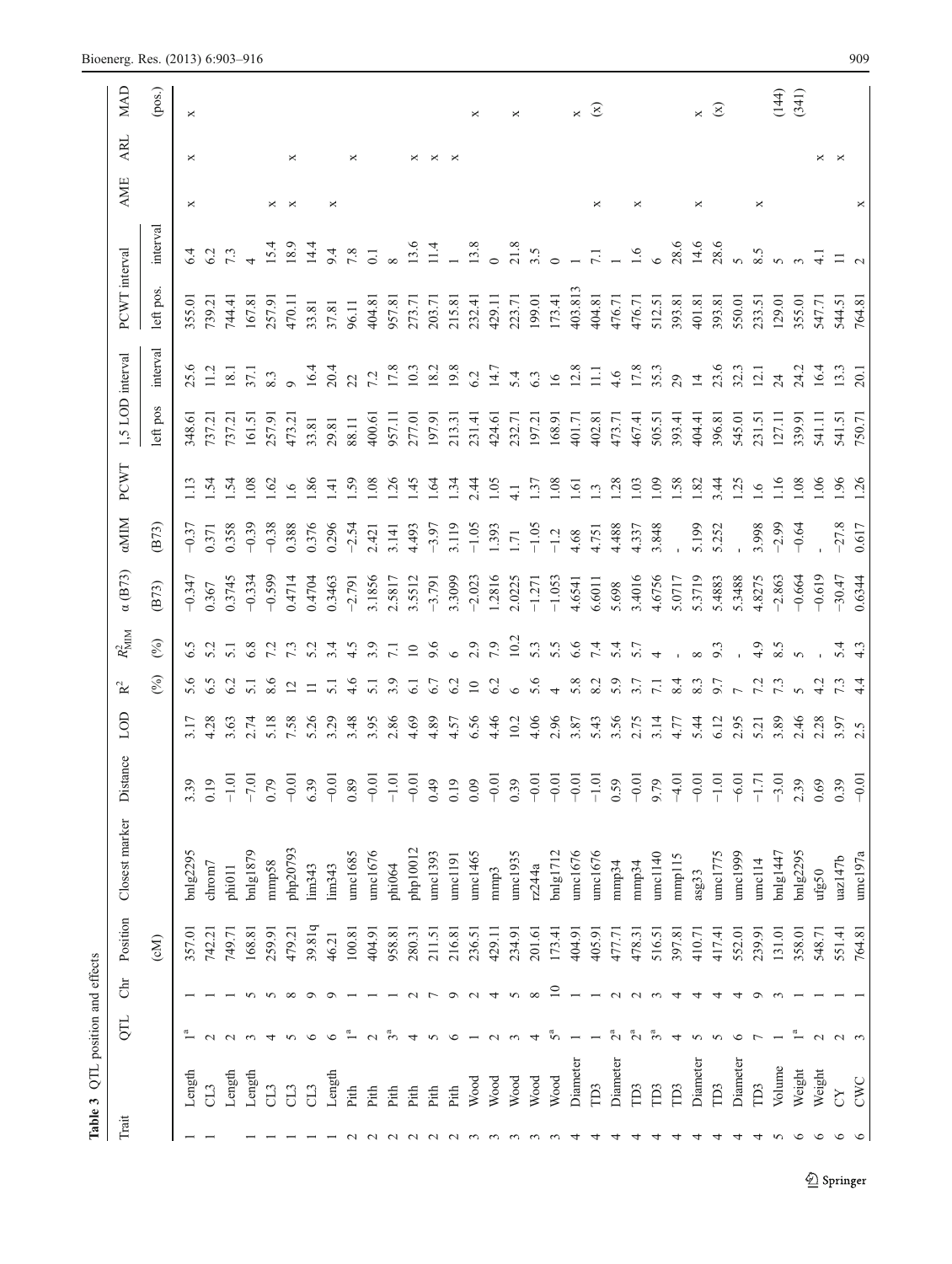|              | Table 3 (continued) |                |                |                   |                                                                                                                                                                                                                                                                                                                                                                                                                                                                                                                                                                                                                                                                                                                                                                                                                                                                                                                                                                      |          |      |                 |                 |                |             |                 |                  |                 |                                                                                                                                                                                                                                                                                                  |                |            |            |        |
|--------------|---------------------|----------------|----------------|-------------------|----------------------------------------------------------------------------------------------------------------------------------------------------------------------------------------------------------------------------------------------------------------------------------------------------------------------------------------------------------------------------------------------------------------------------------------------------------------------------------------------------------------------------------------------------------------------------------------------------------------------------------------------------------------------------------------------------------------------------------------------------------------------------------------------------------------------------------------------------------------------------------------------------------------------------------------------------------------------|----------|------|-----------------|-----------------|----------------|-------------|-----------------|------------------|-----------------|--------------------------------------------------------------------------------------------------------------------------------------------------------------------------------------------------------------------------------------------------------------------------------------------------|----------------|------------|------------|--------|
| Trait        |                     | QTL            | ੀ <sub>ਪ</sub> | Position          | Closest marker                                                                                                                                                                                                                                                                                                                                                                                                                                                                                                                                                                                                                                                                                                                                                                                                                                                                                                                                                       | Distance | LOD  | $\mathbf{R}^2$  | $R_{\rm MIM}^2$ | $\alpha$ (B73) | <b>MIND</b> | PCWT            | 1,5 LOD interval |                 | PCWT interval                                                                                                                                                                                                                                                                                    |                | <b>AME</b> | <b>ARL</b> | MAD    |
|              |                     |                |                | (M <sub>o</sub> ) |                                                                                                                                                                                                                                                                                                                                                                                                                                                                                                                                                                                                                                                                                                                                                                                                                                                                                                                                                                      |          |      | (%)             | (%)             | (B73)          | (B73)       |                 | left pos         | interval        | left pos                                                                                                                                                                                                                                                                                         | interval       |            |            | (pos.) |
| S            | 55                  |                |                | 916.21            | umc84a                                                                                                                                                                                                                                                                                                                                                                                                                                                                                                                                                                                                                                                                                                                                                                                                                                                                                                                                                               | 0.01     | 3.21 | 5.5             | 4.6             | $-26.42$       | $-23.5$     | $\overline{46}$ | 902.21           | 29.7            | 914.11                                                                                                                                                                                                                                                                                           | 12.8           |            |            |        |
|              |                     |                |                | 220.21            | umc1963                                                                                                                                                                                                                                                                                                                                                                                                                                                                                                                                                                                                                                                                                                                                                                                                                                                                                                                                                              | $-1.01$  | 2.56 | 4.5             | 3.4             | 24.092         | 21.31       | .18             | 203.01           | 26.7            | 216.91                                                                                                                                                                                                                                                                                           | $\circ$        |            |            |        |
|              | CWC                 | $\circ$        |                | 240.91            | b <sub>m15.04</sub>                                                                                                                                                                                                                                                                                                                                                                                                                                                                                                                                                                                                                                                                                                                                                                                                                                                                                                                                                  | $-1.01$  | 4.23 | 7.4             |                 | 1.0734         |             | $\frac{12}{1}$  | 235.71           | 10.9            | 239.91                                                                                                                                                                                                                                                                                           | 2.1            |            |            |        |
|              | DEN <sub>2</sub>    |                |                | 369.21            | csu3                                                                                                                                                                                                                                                                                                                                                                                                                                                                                                                                                                                                                                                                                                                                                                                                                                                                                                                                                                 | 2.01     | 6.2  | $\infty$        | 8.9             | $-1.124$       | $-1.08$     | 85              | 356.01           | 18.2            | 359.01                                                                                                                                                                                                                                                                                           | 19.9           |            | ×          |        |
|              | DEN <sub>2</sub>    |                |                | 244.21            | mmp167                                                                                                                                                                                                                                                                                                                                                                                                                                                                                                                                                                                                                                                                                                                                                                                                                                                                                                                                                               | $-0.01$  | 5.48 | 6.4             | 6.1             | $-1.023$       | $-1.11$     | -87             | 239.81           | 7.4             | 233.51                                                                                                                                                                                                                                                                                           | 12.7           |            |            |        |
|              | <b>DEN1</b>         |                |                | 249.91            | psr628                                                                                                                                                                                                                                                                                                                                                                                                                                                                                                                                                                                                                                                                                                                                                                                                                                                                                                                                                               | $-0.01$  | 3.13 | 3.9             | 3.7             | 0.6964         | 0.625       | .06             | 245.91           | $\overline{18}$ | 249.91                                                                                                                                                                                                                                                                                           |                |            |            | ×      |
|              | DEN <sub>2</sub>    |                | r              | 428.81            | umc1752                                                                                                                                                                                                                                                                                                                                                                                                                                                                                                                                                                                                                                                                                                                                                                                                                                                                                                                                                              | 0.19     | 3.09 | 3.5             | 4.5             | 0.7804         | 0.794       | $\overline{50}$ | 417.21           | 17.5            | 426.81                                                                                                                                                                                                                                                                                           | 2.2            |            |            | ×      |
|              | <b>DEN1</b>         | ຶດ             | ७              | 354.61            | umc1859                                                                                                                                                                                                                                                                                                                                                                                                                                                                                                                                                                                                                                                                                                                                                                                                                                                                                                                                                              | $-0.01$  | 2.55 | 3.2             |                 | $-0.597$       | $-0.63$     | $\overline{0}$  | 349.01           | 29.9            | 354.61                                                                                                                                                                                                                                                                                           |                |            |            |        |
|              | DEN <sub>2</sub>    | ৩              | ७              | 367.61            | bcd738a                                                                                                                                                                                                                                                                                                                                                                                                                                                                                                                                                                                                                                                                                                                                                                                                                                                                                                                                                              | $-4.01$  | 3.3  | 4.5             |                 | $-0.85$        | $-0.84$     | $\overline{0}$  | 351.91           | 27              | 366.61                                                                                                                                                                                                                                                                                           |                |            |            | ×      |
|              | DEN <sub>2</sub>    |                |                | 212.01            | umc1393                                                                                                                                                                                                                                                                                                                                                                                                                                                                                                                                                                                                                                                                                                                                                                                                                                                                                                                                                              | $-0.01$  | 8.94 | $\Box$          | 13.4            | 1.4162         | 1.464       | 2.99            | 208.51           | 6.5             | 206.51                                                                                                                                                                                                                                                                                           | 18.6           |            | ×          | ×      |
|              | <b>DEN1</b>         |                |                | 217.11            | isu086                                                                                                                                                                                                                                                                                                                                                                                                                                                                                                                                                                                                                                                                                                                                                                                                                                                                                                                                                               | $-1.01$  | 5.66 | 8.1             | 8.4             | 0.9683         | 0.972       | 2.25            | 208.51           | 15.6            | 209.51                                                                                                                                                                                                                                                                                           | 17.6           |            | ×          |        |
|              | DEN <sub>2</sub>    | $\infty$       | ↽              | 444.81            | umc1768                                                                                                                                                                                                                                                                                                                                                                                                                                                                                                                                                                                                                                                                                                                                                                                                                                                                                                                                                              | $-4.01$  | 3.32 | 4.2             |                 | $-0.83$        | $-0.76$     | 115             | 423.91           | 30 <sub>o</sub> | 434.51                                                                                                                                                                                                                                                                                           | 12.3           |            |            |        |
|              | <b>DEN1</b>         |                | ∞              | 214.31            | umc1910                                                                                                                                                                                                                                                                                                                                                                                                                                                                                                                                                                                                                                                                                                                                                                                                                                                                                                                                                              | 0.29     | 3.23 | 4.3             | 11.4            | $-0.739$       | $-1.12$     | $\frac{15}{2}$  | 201.61           | 22.2            | 212.71                                                                                                                                                                                                                                                                                           | 7.6            |            | ×          | (229)  |
|              | DEN <sub>2</sub>    |                | $\infty$       | 220.31            | mmp195                                                                                                                                                                                                                                                                                                                                                                                                                                                                                                                                                                                                                                                                                                                                                                                                                                                                                                                                                               | $-2.01$  | 6.78 | 8.1             | 10.6            | $-1.16$        | $-1.15$     | 2.38            | 215.61           | 13.3            | 214.61                                                                                                                                                                                                                                                                                           | 25             |            | ×          |        |
|              | <b>RD</b>           |                |                | 557.51            | umc1925                                                                                                                                                                                                                                                                                                                                                                                                                                                                                                                                                                                                                                                                                                                                                                                                                                                                                                                                                              | 0.19     | 2.42 | 3.9             |                 | $-129.8$       |             | 1.23            | 536.11           | 21.6            | 543.51                                                                                                                                                                                                                                                                                           | $\overline{1}$ |            |            |        |
|              | GWC                 |                |                | 140.11            | $\mathrm{mmp}79$                                                                                                                                                                                                                                                                                                                                                                                                                                                                                                                                                                                                                                                                                                                                                                                                                                                                                                                                                     | $-2.01$  | 6.61 | $\overline{c}$  | 9.6             | $-6.378$       | $-5.61$     | 2.15            | 131.01           | 18.1            | 128.01                                                                                                                                                                                                                                                                                           | 28.9           |            | ×          |        |
|              | <b>RD</b>           |                | $\sim$         | 143.11            | mmp186                                                                                                                                                                                                                                                                                                                                                                                                                                                                                                                                                                                                                                                                                                                                                                                                                                                                                                                                                               | 0.99     | 3.46 | $\overline{61}$ | 5.7             | $-160$         | $-153$      | $\frac{13}{2}$  | 128.01           | 22.1            | 140.11                                                                                                                                                                                                                                                                                           | $\mathbf{v}$   | ×          |            |        |
|              | SWC                 |                | 4              | 500.81            | umc1842                                                                                                                                                                                                                                                                                                                                                                                                                                                                                                                                                                                                                                                                                                                                                                                                                                                                                                                                                              | $-0.01$  | 3.68 | 5.7             | 3.6             | 4.5332         | 4.088       | 17              | 486.31           | 18.8            | 496.01                                                                                                                                                                                                                                                                                           | 4.8            |            | ×          |        |
|              | <b>RD</b>           | $\frac{a}{4}$  | 4              | 569.81            | map94                                                                                                                                                                                                                                                                                                                                                                                                                                                                                                                                                                                                                                                                                                                                                                                                                                                                                                                                                                | $-0.01$  | 3.02 | 4.8             | 3.6             | 148.28         | 132.5       | .66             | 547.01           | 27.3            | 566.91                                                                                                                                                                                                                                                                                           | 4.9            |            |            |        |
|              | GWC                 |                | Ô              | 15.01             | npi253a                                                                                                                                                                                                                                                                                                                                                                                                                                                                                                                                                                                                                                                                                                                                                                                                                                                                                                                                                              | $-1.01$  | 2.88 | 4.8             |                 | 4.1291         | 3.892       | 1.04            | 4.01             | 22.3            | 15.01                                                                                                                                                                                                                                                                                            | $\circ$        |            |            |        |
|              | GWC                 | $\circ$        | $\approx$      | 403.61            | $\mathrm{mmp}181$                                                                                                                                                                                                                                                                                                                                                                                                                                                                                                                                                                                                                                                                                                                                                                                                                                                                                                                                                    | $-0.01$  | 5.54 | 8.8             |                 | $-5.517$       | $-5.93$     | $\ddot{c}$      | 398.81           | 8.5             | 400.81                                                                                                                                                                                                                                                                                           | 5.5            |            |            |        |
| ${}^{\circ}$ | č                   | $\circ$        | $\approx$      | 403.61            | mmp181                                                                                                                                                                                                                                                                                                                                                                                                                                                                                                                                                                                                                                                                                                                                                                                                                                                                                                                                                               | $-0.01$  | 6.23 | $\overline{10}$ | 10.2            | $-217.2$       | $-212$      | 2.83            | 398.81           | 7.5             | 393.81                                                                                                                                                                                                                                                                                           | 22             |            |            |        |
| ${}^{\circ}$ | GWC                 | $\overline{ }$ | $\supseteq$    | 418.81            | $b$ nlg $1450$                                                                                                                                                                                                                                                                                                                                                                                                                                                                                                                                                                                                                                                                                                                                                                                                                                                                                                                                                       | 3.79     | 2.33 | 4.7             |                 | $-3.96$        |             | 1.19            | 391.21           | 31.4            | $^{\circ}$<br>411.81                                                                                                                                                                                                                                                                             | $\infty$       |            |            |        |
|              |                     |                |                |                   | 1.5 LOD drop zone of original LOD scores. "X" in columns AME, ARL, or MAD indicates QTL that were also found in the according analysis. Numbers in parentheses indicate the actual position<br>QTL were numbered the same if QTL positions from different phenotyping methods or different number of used cofactors were less than 10 cM apart. Positions (pos.) are reported in centimorgans<br>Additive effects for B73 allele ( $\alpha$ ) are reported in centimeters for length, in tenth of millimeters for pith, wood, diameter, and TD3, in cubic centimeters for volume in grams for weight, cob yield<br>in that analysis. For example, QTL 5 for length was found for phenotype CL3, which is for the mean over all three locations as well as in the separate environments AME and ARL<br>$LR_{\text{CWT}}$ ), and $P_{\text{CWT}}$ interval gives the left marker and interval in<br>CWC, grain yield, and GWC and in grams/100 cm <sup>3</sup> for DEN |          |      |                 |                 |                |             |                 |                  |                 | centimorgans where positions showed P <sub>CWT</sub> >1.1.5 LOD interval gives the left marker and the interval size in centimorgans for the<br>1 and DEN2. Subscript "MIM" indicates $R^2$ and $\alpha$ after simultaneous fit using MIM. $P_{\text{CWT}}$ gives the standardized LR score (LR. |                |            |            |        |
|              |                     |                |                |                   |                                                                                                                                                                                                                                                                                                                                                                                                                                                                                                                                                                                                                                                                                                                                                                                                                                                                                                                                                                      |          |      |                 |                 |                |             |                 |                  |                 |                                                                                                                                                                                                                                                                                                  |                |            |            |        |

<sup>a</sup> QTL not detected across locations using EWT QTL not detected across locations using EWT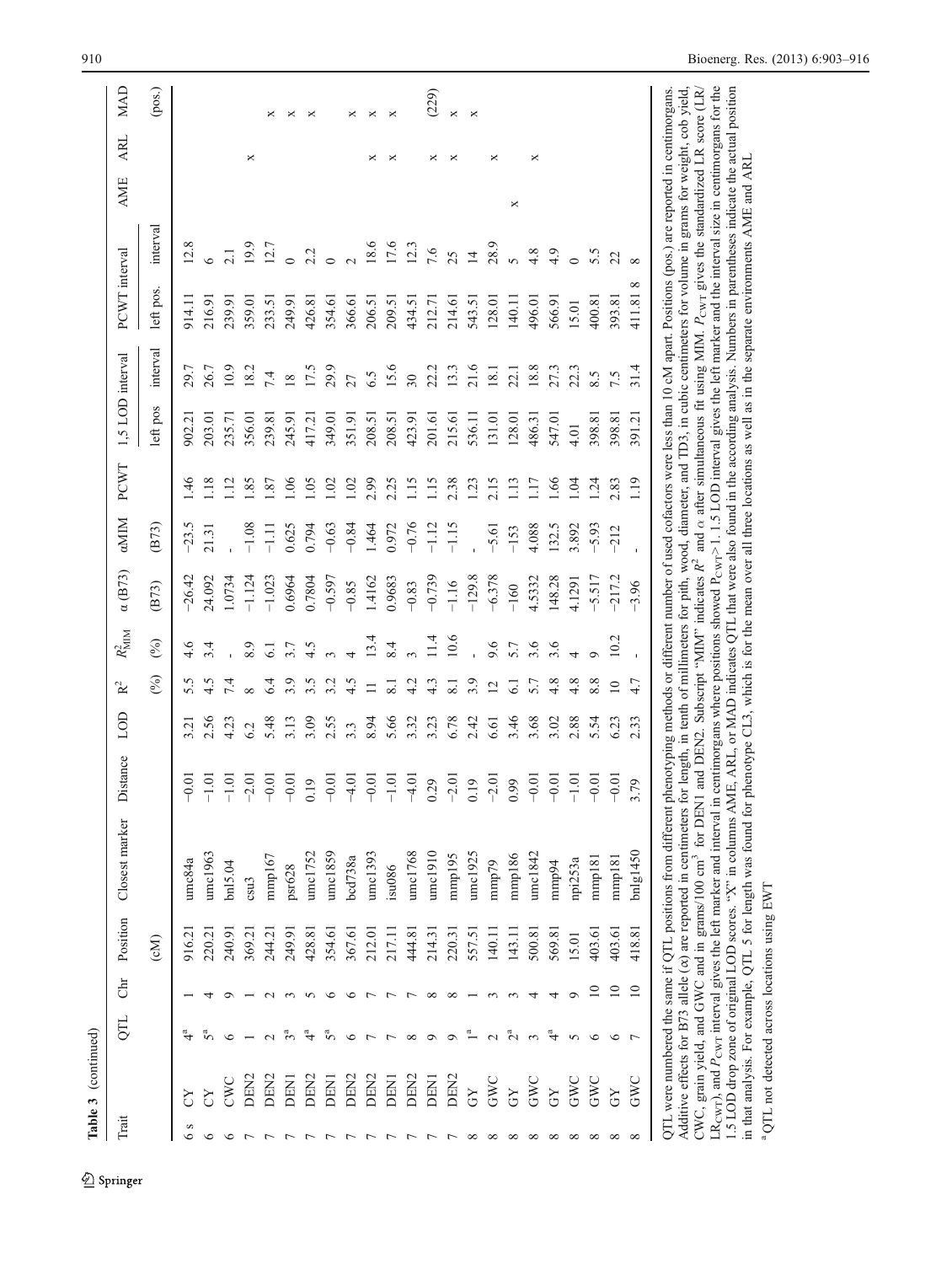<span id="page-8-0"></span>

Fig. 3 Chromosome map. *Lines* mark most likely position of QTL indicated by the scale on the right side (cM). QTL for traits length, CL3, pith, wood, diameter, TD3, volume, DEN1, DEN2, weight, CWC, GWC, cob yield, and grain yield are shown

alleles increased pith diameter. Five QTL on chromosomes 2, 4, 5, 8, and 10 significantly  $(p=0.001)$  affected the thickness of the wooden part of the cob. 31.9 %  $(R<sub>MIM</sub><sup>2</sup>)$  of the variation was accounted for by those five QTL. B73 alleles decreased the wooden part diameter on chromosomes 2 and 8.

Seven QTL for cob diameter (diameter and TD3) were found. QTLs 1, 2, and 5 were found for both diameter and TD3 on chromosomes 1, 2, and 4, respectively. For TD3, three additional QTLs were found, one close to QTL 5, the two other QTLs on chromosomes 3 and 9. For diameter, one additional QTL was located on chromosome 4, about 140 cM apart from another QTL on chromosome 4. However, not all QTLs were con-firmed with MIM (Table [3\)](#page-6-0). Sum of  $R_{\text{MIM}}^2$  was 20.0 % (31.3 %) for three diameter QTL (five TD3 QTL) after MIM. For all QTL, B73 additive allele effects were increasing cob diameter. For cob volume, one QTL was found  $(p=0.001)$  on chromosome 3 explaining 8.5 % ( $R_{\text{MIM}}^2$ ) of the total variance. The B73 allele decreased cob volume by  $2.9 \text{ cm}^3$  (Table [3\)](#page-6-0).

A total of six QTLs were found for cob weight, located on chromosomes 1 (weight, CWC, CY), 4 (CY), and 9 (CWC). For CWC (QTL 3 and 6) and CY (QTL 5), the B73 alleles showed a positive effect increasing weight, for all others the effect was negative. Two QTLs were not confirmed after MIM. The remaining QTL for CWC accounted for 4.3 % of the variation. Together, the QTL for cob yield accounted for 13.3 %  $(R<sub>MIM</sub><sup>2</sup>)$  of the variation,

and the two QTL for cob weight per cob accounted for 5.0 %  $(R_{\text{MIM}}^2)$ .

Two phenotypes were measured for cob density. Four QTLs were detected for DEN1 and seven QTLs for DEN2. On chromosomes 7 and 8, QTL were colocated for both traits. On chromosome 6, DEN1 and DEN2 QTL mapped 13 cM apart. Additional QTL were found for DEN1 on chromosomes 3 and for DEN2 on chromosomes 1, 2, 5, and 7. All DEN1 (DEN2) QTL taken together accounted for  $R_{\text{MIM}}^2$  =26.5 % (50.5 %) of the phenotypic variation.

For two grain weight traits, seven QTL were found on chromosomes 1, 3, 4, 9, and 10. On chromosomes 3 and 10, GWC and grain yield mapped to the same region (QTL 2 and 6). Additional QTL for grain yield were identified on chromosomes 1 and 4 and for GWC on chromosomes 3, 9, and 10. Three QTLs were not confirmed after MIM. For grain weight per cob, all five QTL together explained 26.2 % of the total variance  $(R_{\text{MIM}}^2)$ . The four grain yield QTL explained 19.5 % of the variance  $(R_{\text{MIM}}^2)$ .

In 15 regions, 1.5 LOD confidence intervals of multiple QTL overlapped, whereof five regions showed QTL from related traits, including the pairs of CL3 and cob length on chromosome 9 (39.8–46.2), GWC and grain yield on chromosome 10 (403.6–418.8), DEN1 and DEN2 on chromosome 6 (354.6–367.6), and TD3 and cob diameter on chromosome 4 (397.8–417.4). In addition, TD3 and cob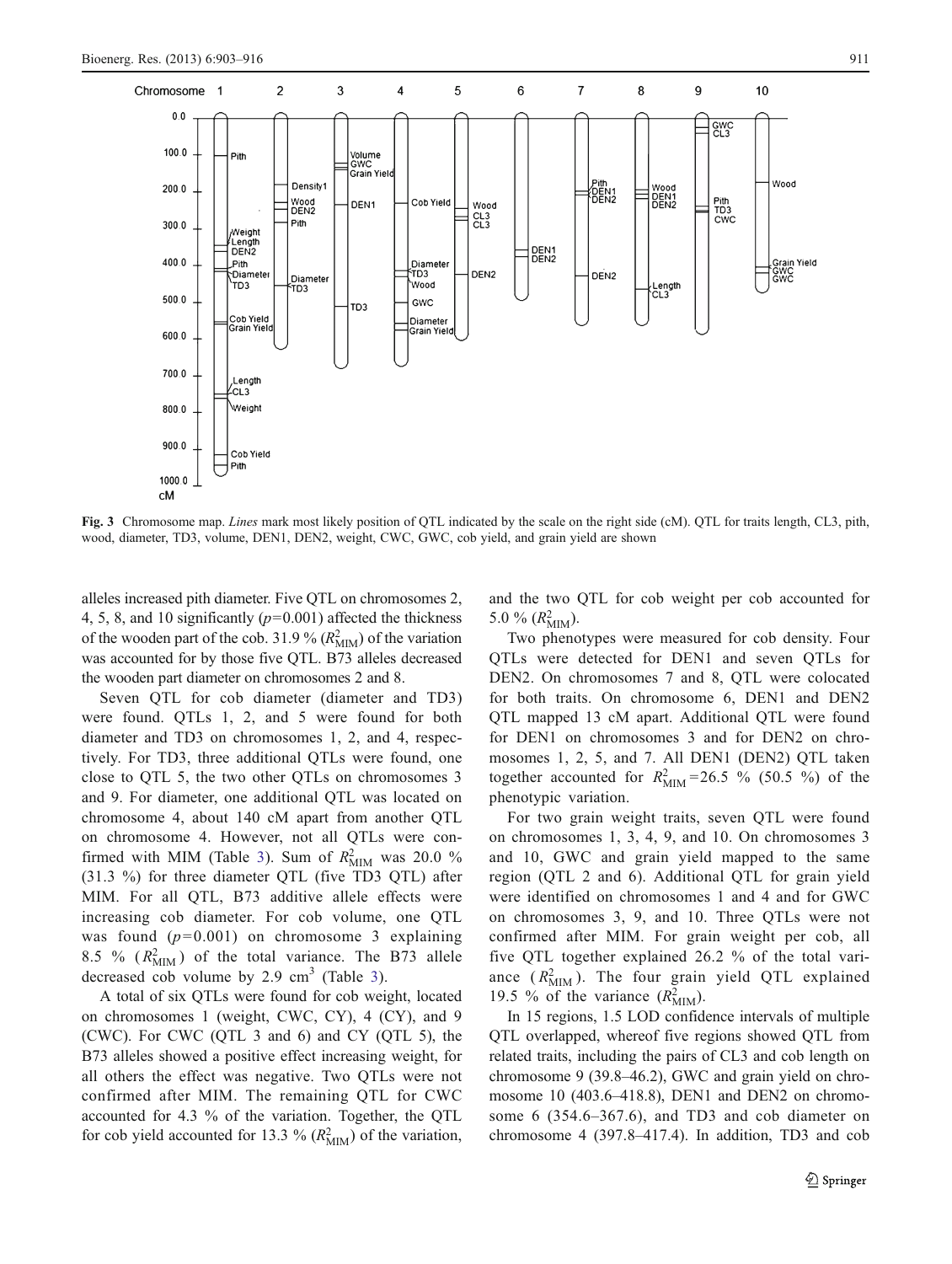diameter mapped closely together with pith diameter on chromosome 1 (404.9–405.9). In a distance of 12.7 cM, wood diameter QTL 4 mapped near DEN1 on chromosome 8. Wood diameter QTL 9 mapped near DEN2 on chromosome 8 and 2 with 18.7 and 7.7 cM distance, respectively. Pith diameter QTL 5 mapped near density QTL 7 on chromosome 7 in a distance of 0.5 cM (DEN2) to 6.6 cM (DEN1). On chromosome 3, volume, CWC, and grain yield QTL mapped within 12.1 cM at positions 131.0, 140.1, and 143.1, respectively. On chromosome 9, pith, TD3, and CWC QTL overlapped (216.8–240.9). On chromosome 1, cob yield, cob weight, and grain yield QTL mapped within 8.8 cM. Also on chromosome 1, length, weight, and DEN2 QTL mapped within 12.2 cM (357–3.69.2), and at position 742.2 to 764.8, 1.5 LOD intervals of length, CL3 and CWC QTL overlapped. In all cases of colocated QTL, the B73 allele effects had the same direction for all colocated QTL, with the exception of the colocated pith and cob density QTL on chromosome 7, where the B73 allele for the pith QTL showed a negative effect and a positive effect for cob density.

#### **Discussion**

## Heritabilities and QTL

The complexity of a trait is determined by the number of genes, their additive effects (G), their interaction ( $G \times$ G, epistasis), their interaction with environmental factors  $(G \times E)$ , and the effects of environmental factors themselves (E). Under the assumptions of dominance and  $G\times G$  effects being absent, narrow sense heritability and explained heritability by QTL can be estimated from genotypic and phenotypic variances and total  $R^2$ of the modeled QTL effects. Heritabilities in this study were moderate to high  $(> 0.64)$  for all traits. The number of QTL detected ranged from one (cob volume) to seven for DEN2. However, the number of mapped QTL per trait is low in this study compared to other studies with equal population size. The average four QTL identified per trait in this study were substantially fewer than the 12, 14, and 22 QTL found for three different root complexity traits in the same population using 231 IBM RILs [[30](#page-12-0)]. A different threshold was used in this analysis, and the choice of cofactors not reported plays a significant role in composite interval mapping. Fitting 20 cofactors in our study resulted in total 139 QTLs. Thus, differences between studies can result from different threshold levels as well as number of cofactors and must not represent actual different numbers QTL underlying a trait. More conservative parameters will likely result in lower number of detected QTL but control false positives.

In most QTL analyses, only a fraction of genes affecting a quantitative trait are detected as QTL [[31,](#page-12-0) [32](#page-12-0)]. Two main reasons for this so-called missing heritability have been proposed: (1) overestimation of heritability due to incorrectly assuming absence of epistasis [\[32](#page-12-0)] and (2) a large number of hard to detect minor QTL [[33\]](#page-12-0). Explained heritability as calculated from total  $R^2/h^2 \times 100$  ranged from 9.6 % (volume) to 59.7 % (DEN2) leaving a missing heritability of  $40-90\%$ .

Entry mean heritabilities were estimated assuming no genetic interaction. Overestimation of  $h^2$  due to underestimation of epistasis directly affects explainable  $h^2$ negatively in proportion to actually existing epistasis, following the general model mentioned above. Therefore, ignoring epistasis will affect estimation of explained heritability [\[32\]](#page-12-0). However, exploring epistasis will exponentially increase complexity of the analysis to the number of involved genes or QTL and was therefore not included in this analysis.

Moreover, population size affects power for QTL detection and even in large populations the majority of QTL with small effects will not be detected. Small population sizes have been shown to negatively affect power for QTL mapping in simulation [\[34](#page-12-0)] and field studies [[35\]](#page-12-0) also causing overestimation of QTL effects [[36\]](#page-12-0). In addition, for traits that were subject to selection like grain yield or highly correlated with such traits under selection such as cob volume, cob weight, and cob yield, low numbers of QTL are expected because QTL with large effects are likely fixed [\[37](#page-12-0)]. In our study, where the QTL with the smallest  $R_{\text{MIM}}^2$ still explained 3 % of the phenotypic variation (DEN1), it is very likely that many other QTLs with smaller effects exist, but the statistical power of detecting those was not sufficient. The number of QTL for grain yield and correlated traits that were subject to selection was also low in other studies. Only three grain yield QTLs were found in a study of Mo17-topcross hybrids of 150  $BC<sub>1</sub>S<sub>1</sub>$  lines produced from Illinois High Oil and recurrent parent B73 [[38\]](#page-12-0). Even at larger population size (302), only three QTLs were found for kernel weight analyzing the same IBM RIL population in four environments [\[39](#page-12-0)]. However, in the same study, >20 QTLs each were identified for oil and protein concentration, showing possible trait differences for number of QTL using the same method and experiment [[39\]](#page-12-0). Absence of major QTL in our study, a small number of QTL per trait and high heritabilities support that the majority of QTL affecting those traits have minor effects, hard to detect even by very large population sizes [\[35](#page-12-0)–[40](#page-12-0)].

#### QTL Consistency, Correlation, and Path Analysis Congruency

Consistency of QTL across studies can be expected if major genes are involved, and genetic complexity of traits is low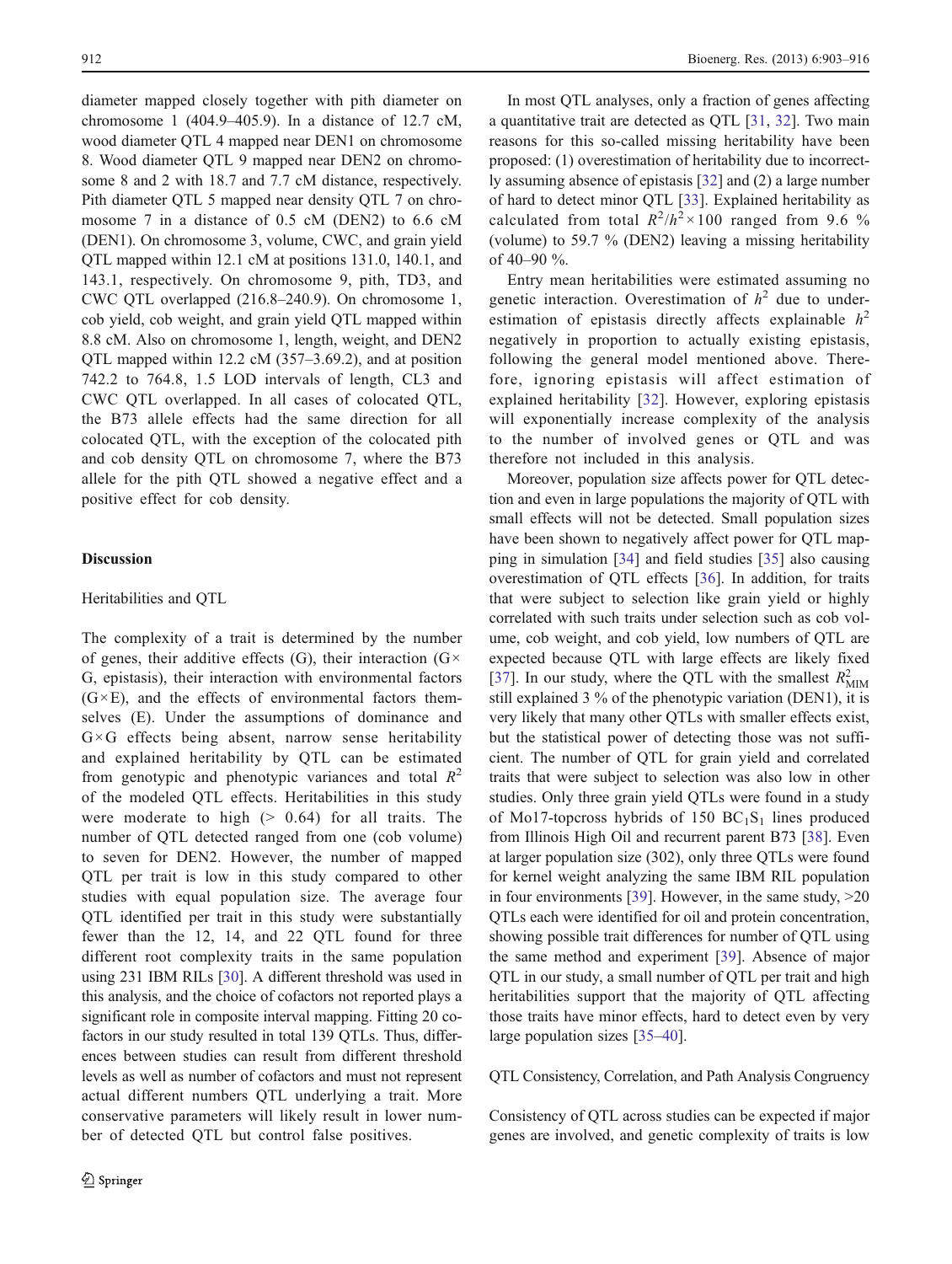(oligogenic inheritance). Compared to two earlier  $F_{2,3}$  studies in IBM [[7\]](#page-12-0) or involving parent Mo17 [\[12](#page-12-0)], only few QTLs (3 of 22) were consistent with our study. No QTLs were consistent for cob yield and cob diameter with a study employing 150 Illinois Low Protein×B73 BC<sub>1</sub>S<sub>1</sub> lines [[11](#page-12-0)]. Similarly, no QTL for grain yield and cob length were in common with another QTL study based on 210  $F_{2,3}$  lines [\[14](#page-12-0)]. Taken together, these findings are in agreement with a complex inheritance of cob traits.

QTL colocating with known mutants indicate involvement of respective candidate genes in trait expression. Several mutants of genes involved in ear and cob formation have been found and described [[41\]](#page-12-0). Examples include ba2 (barren stalk 1), ral (ramosa 1), or *ph1* (pith abscission 1) with cob disarticulation as one of the loci differentiating maize and teosinte [\[41\]](#page-12-0). Three genes are located nearby QTL locations of this study. Locus *td1* with the thick tassel dwarf phenotype with increased spikelet density in tassels maps within 1–2 IBM cM [between marker umc1 (246.4 cM) and umc1355 (246.6 cM)] within the CWT interval of wood diameter QTL 4. Even though this mutation affects primarily tassel spikelet density, it might affect densification in maize flower tissue and, consequently, cob tissue density. On chromosome 7, distal to pith QTL 5 and nearby density QTL 7 maps the ra1 locus with effects on ear and tassel branching. The control of such second order meristems was proposed to be under selection for domestication where larger first order meristems were favored resulting in the modern cob architecture [\[42,](#page-12-0) [43\]](#page-13-0). Close to marker umc259b, ba2 maps near wood QTL 1 at 236.5 IBM cM and DEN2 QTL 2 at 244.2 IBM cM. Mutants of ba2, encoding for a transcription factor, show severe ear phenotypes with no or poor ear development. Weaker expression of such severe phenotypes could affect cob architecture, tissue structure, branching pattern, and therefore cob density [[44\]](#page-13-0). Not all colocated candidate genes will be causative for the according QTL. However, all those genes are involved in ear development especially with respect to branching and can, therefore, be considered as candidate genes with possible impact on agronomically important cob traits.

The proposed models for path analysis are based on the general architecture of cobs and correlations or covariance structure among traits. Due to trait hierarchy, colocalized QTL for component traits pith and wood diameter with QTL for cob diameter are most likely due to pleiotropy. B73 alleles increase both wood and cob diameter (chromosome 4) and pith and cob diameter (chromosomes 1 and 9). On chromosome 7 (206.01 cM), B73 alleles increased pith and decreased density at neighboring loci (212.01 cM). In addition, on chromosomes 2 and 8, B73 alleles decreased wood diameter and density for neighboring loci. These findings are in agreement with trait correlations and in agreement with expectations for pleiotropy of QTL affecting traits at different hierarchy levels.

Cob yield, cob weight, and CWC were positively correlated with all traits of lower order in the model including pith diameter. In the next lower order class, volume and density of single cobs directly explained single cob weight. It is important to note that density is only partly explained by pith and wood diameter and further depends on the actual density of all involved tissues including pith, wood, and chaff, which are not available. For pith, the (supposedly negative) indirect effect through density as opposed to the indirect effect through volume was minor because the total of indirect effects of pith on weight was positive. While the direct effects of wood and pith diameter on cob weight were not significant, the total effects as the sums of indirect and direct effects were positive and significant. Wood diameter has positive effects on cob diameter and weight. A reduced pith fraction will increase cob density by an increased wood fraction, as pith and wood diameter are negatively correlated. However, the ratio of pith and wood is independent from cob volume and thus offers optimization potential for higher cob biomass at a given volume.

# Ideotype and Implementation

To satisfy future biomass demand for lignocellulosic energy production, larger cobs with denser tissue yielding more biomass being easier to transport and store would be desirable [[2](#page-12-0)]. Porous cob tissue with large volume might only be favored for few applications such as animal bedding or absorption materials. Cob biomass could be maximized by increasing cob volume or cob density or a combination of both.

Considering grain yield and cob yield as economically most important traits and with cob yield as the trait easiest to score and closely correlated with grain yield  $(r<sub>g</sub>=0.77)$  a selection index for grain yield based on grain and cob prices could be formulated. Based on prices of \$50–100 per ton for cobs [[45,](#page-13-0) [46\]](#page-13-0) and \$150–200 per ton grain [\[47](#page-13-0)], two contrasting indices could be created such as index<sub>0.25</sub>=4×grain yield+cob yield (grain four times as worth as cobs) or index<sub>0.5</sub>=2×grain yield+cob yield (grain worth twice as much as cob). While the 10 % (19 lines), 5 % (10 lines), and 1 % (4 lines) selected based on index<sub>0.25</sub> coincide with those selected only for grain yield, the index $_{0.5}$  would change the set of lines for the top 10 % (18/19 lines overlap) and 1 % (3/4 lines overlap) in favor for lines that rank high in cob yield.

Physiologically, a close correlation between cob and grain yield is likely due to the close correlation between grain yield and cob volume. Most studies are consistent with regard to positive correlations between ear length and grain yield [[6,](#page-12-0) [7](#page-12-0)]. However, breeding for longer ears showed no positive impact on grain yield in a long term project by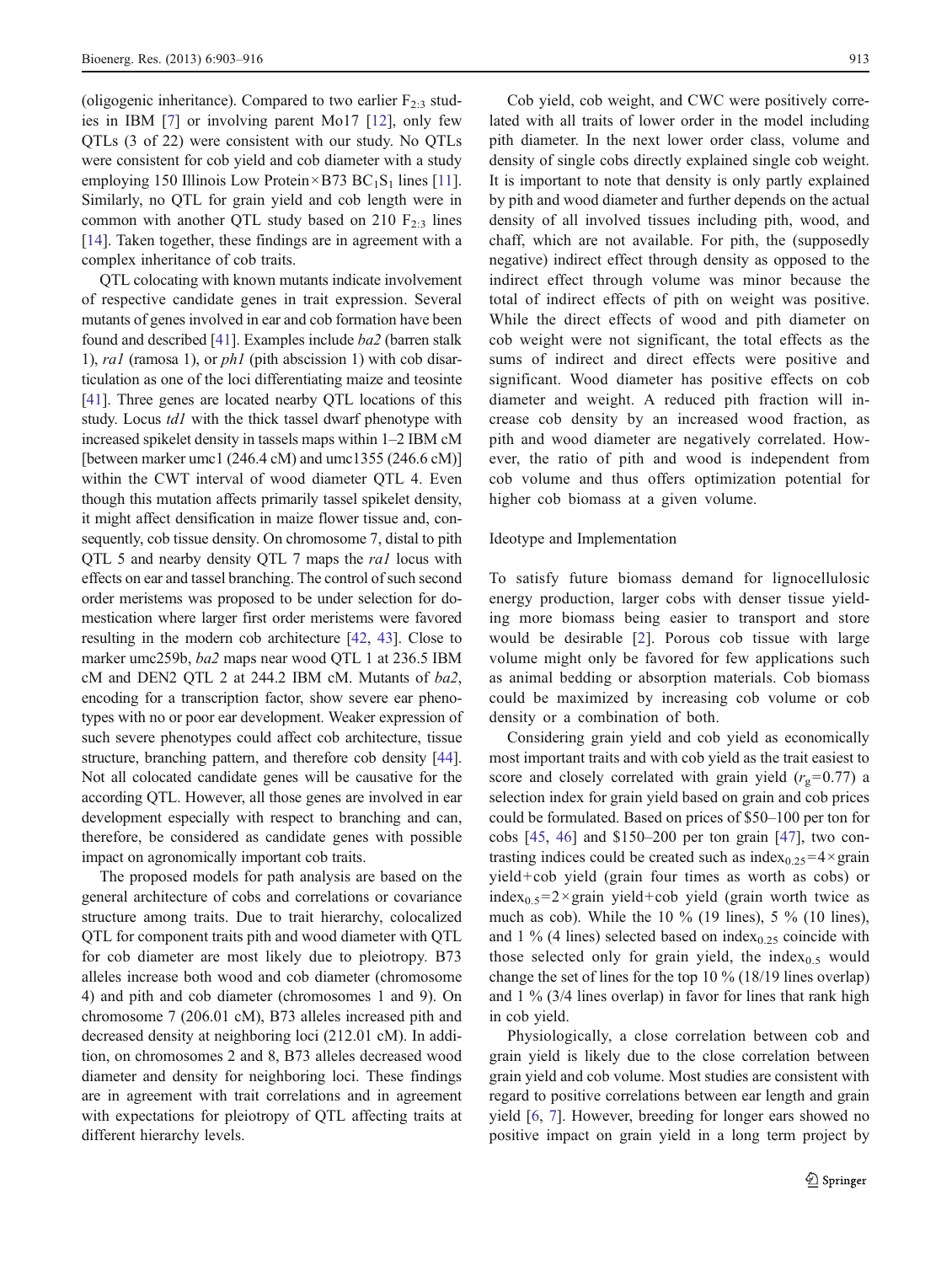Hallauer et al. [[48\]](#page-13-0). In addition, extreme large cob types such as pipe corn or choclero types only show large cobs when planted at very low planting densities and do not perform accordingly for grain yield per area (Mike Blanco, personal communication, PIS Ames). Tissue density uncorrelated with grain yield and all other traits, but cob weight shows great potential for additional cob biomass increase and could also play a key role when transportation and storage costs of biomass are essential at high fuel cost. To capture the beneficial properties of higher density, positive correlation with cob yield and lack of negative effects due to its independence from grain yield is favorable. This enables for selection of denser cobs when selecting genotypes for dual purpose based on grain and cob yields. This hypothesis is supported by the genetic makeup of selected lines in this population. The five best lines for grain yield in this population are M0059, M0201, M0165, M0131, and M0017, sorted by grain yield performance over all environments ranking 5th, 52nd, 12th, 38th, and 1st for cob yield, respectively. M0017, best for cob yield, also ranked first for both density traits and carried all favorable alleles for cob yield, CWC, weight, DEN1, and DEN2 QTL detected, but unfavorable alleles for six of the eight grain yield, GWC, and volume-related QTL. M0059 showed all nine favorable grain yield, GWC, and volume alleles, but only eight of 12 genotyped QTLs for cob yield, CWC, weight, DEN1, and DEN2 QTL were unfavorable (two missing scores). Both

lines ranked top in their types showing that volume-cob types as well as density-volume-cob types can yield high grain and cob yield. However, all favorable alleles could be combined to develop superior genotypes.

However, when combining favorable QTL, not all QTL associated with diameter are equally useful to create more and denser biomass. To further investigate the potential for replacing pith by wood ratios for higher density at given volume, wood and chaff were sorted by fraction of pith for all lines (Fig. 4). Chaff fraction (in percent of total diameter) remains relatively constant in this population  $(CV=0.08)$ , whereas the ratio of pith and wood account for the majority of differences in density between all lines of this population (Fig. 4). To increase density, the ratio of wood to pith diameter should be increased.

The simplest approach would be phenotypic selection improving traits that are easy to score such as cob weight and grain yield. A more compound but promising breeding strategy for complex inherited cob traits and grain yield appears to be genomic selection [\[9](#page-12-0), [49,](#page-13-0) [50\]](#page-13-0). However, if pleiotropy between pith, wood and cob diameter, as well as density traits can be verified, selection of certain QTL that favor density and volume by a higher wood fraction will benefit from knowledge about gene function and the physiological basis of the underlying QTL. Here, known mutant genotypes could serve as a starting point for further investigations.



Fig. 4 Relationship of pith, wooden part and chaff fraction. Average fractions of pith (gray on bottom), wooden part (black, middle), and chaff (gray on top) are shown for 184 lines sorted ascending by pith fraction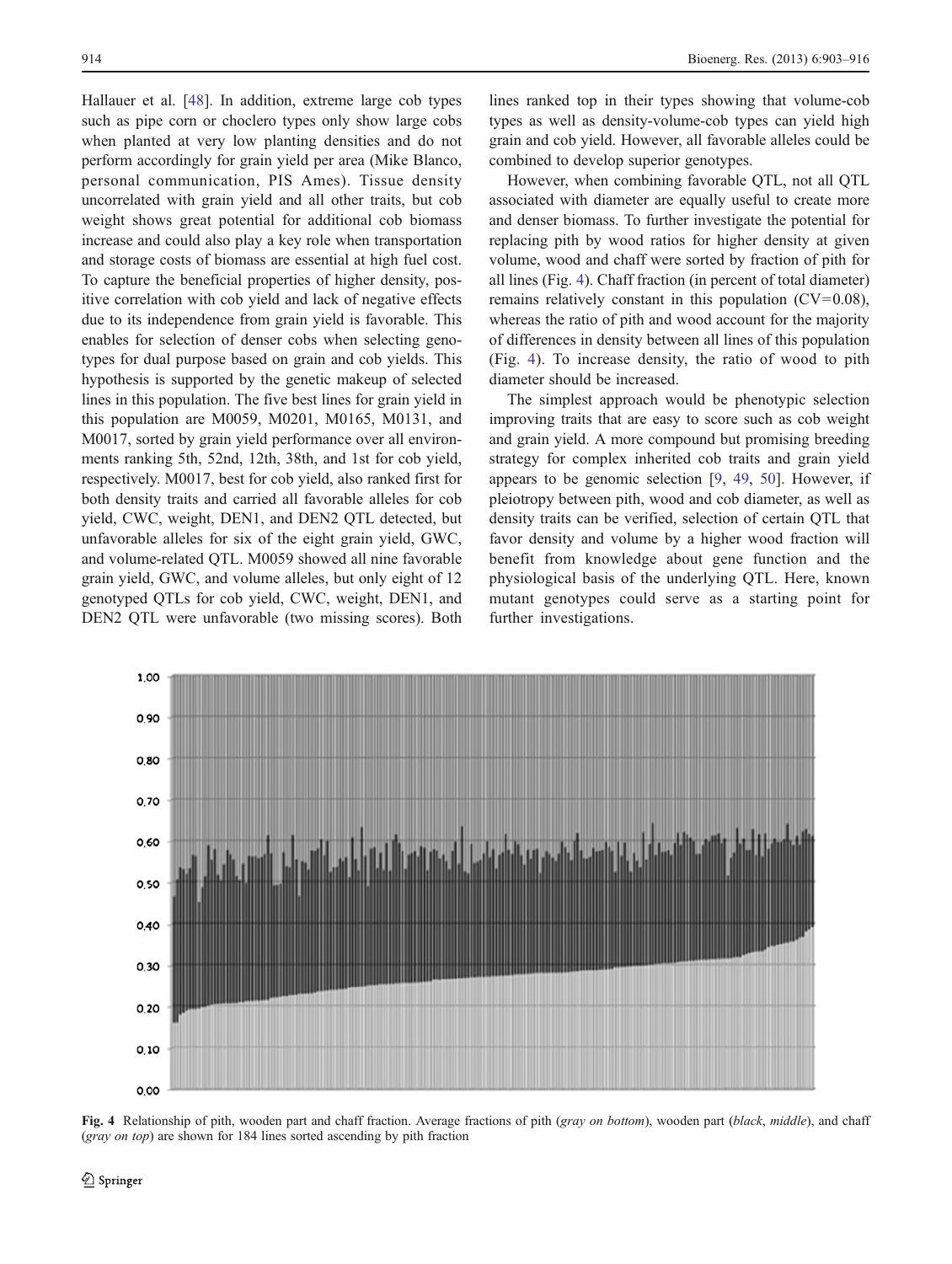#### <span id="page-12-0"></span>References

- 1. Halvorson AD, Johnson JMF (2009) Corn cob characteristics in irrigated central great plains studies. Agron J 101(2):390
- 2. Jansen C, Lübberstedt T (2012) Turning maize cobs into a valuable feedstock. BioEnergy Res 5(1):20–31
- 3. Zych D (2008) The viability of corn cobs as a bioenergy feedstock. [http://renewables.morris.umn.edu/biomass/documents/Zych-](http://renewables.morris.umn.edu/biomass/documents/Zych-TheViabilityOfCornCobsAsABioenergyFeedstock.pdf)[TheViabilityOfCornCobsAsABioenergyFeedstock.pdf.](http://renewables.morris.umn.edu/biomass/documents/Zych-TheViabilityOfCornCobsAsABioenergyFeedstock.pdf) Accessed 15 May 2012
- 4. Foley KM, Vander Hooven DIB (1981) Properties and industrial uses of corncobs. In: Pomeranz Y, Munck L (eds) Cereals—a renewable resource—theory and practice. The American Association of Cereal Chemists, St. Paul
- 5. Lenz LW (1948) Comparative histology of the female inflorescence of Zea mays L. Ann Mo Bot Gard 34(4):353–376
- 6. Ross AJ (2002) Genetic analysis of ear length and correlated traits in maize. Dissertation, Iowa State University
- 7. Beavis WD, Smith OS, Grant D, Fincher R (1994) Identification of quantitative trait loci using a small sample of topcrossed and F4 progeny from maize. Crop Sci 34:882–896
- 8. Lorenzana RE, Lewis MF, Jung HJG, Bernardo R (2010) Quantitative trait loci and trait correlations for maize stover cell wall composition and glucose release for cellulosic ethanol. Crop Sci 50(2):541–555
- 9. Heffner EL, Sorrells ME, Jannink JL (2009) Genomic selection for crop improvement. Crop Sci 49(1):1–12
- 10. Veldboom LR, Lee M, Woodman WL (1994) Molecular markerfacilitated studies in an elite maize population: I. linkage analysis and determination of QTL for morphological traits. Theor Appl Genet 88:7–16, Theoretische und angewandte Genetik
- 11. Upadyayula N, da Silva HS Bohn MO, Rocheford TR (2006) Genetic and QTL analysis of maize tassel and ear inflorescence architecture. TAG Theor Appl Genet 112(4):592–606, Theoretische und angewandte Genetik
- 12. Veldboom LR, Lee M (1996) Genetic mapping of quantitative trait loci in maize in stress and nonstress environments: I. grain yield and yield components. Crop Sci 36:1310–1319
- 13. Zhang H, Zheng Z, Liu X, Li Z, He C, Liu D et al (2010) QTL mapping for ear length and ear diameter under different nitrogen regimes in maize. Afr J Agric Res 5(8):626–630
- 14. Li M, Guo X, Zhang M, Wang X, Zhang G, Tian Y et al (2010) Mapping QTLs for grain yield and yield components under high and low phosphorus treatments in maize (Zea mays L.). Plant Sci 178(5):454–462
- 15. Wang Y, Yao J, Zhang Z, Zheng Y (2006) The comparative analysis based on maize integrated QTL map and meta-analysis of plant height QTLs. Chin Sci Bull 51(18):2219–2230
- 16. Marsan PA, Gorni C, Chittò A, Redaelli R, van Vijk R, Stam P, Mottoet M (2001) Identification of QTLs for grain yield and grainrelated traits of maize (Zea mays L.) using an AFLP map, different testers, and cofactor analysis. TAG Theor Appl Genet 102(2– 3):230–243, Theoretische und angewandte Genetik
- 17. Doerge RW, Churchill GA (1996) Permutation tests for multiple loci affecting a quantitative character. Genetics 142:285–294
- 18. Lee M, Sharopova N, Beavis WD, Grant D, Maria Katt M, Blair D, Hallauer A (2002) Expanding the genetic map of maize with the intermated B73 x Mo17 (IBM) population. Plant Mol Biol 48(5– 6):453–461
- 19. Nelson PT, Coles ND, Holland JB, Bubeck DM, Smith S, Goodman MM (2008) Molecular characterization of maize inbreds with expired U.S. plant variety protection. Crop Sci 48(5):1673– 1685
- 20. Schnable et al (2009) The B73 maize genome: complexity, diversity, and dynamics. Science 326(5956):1112–1115
- 21. Abertondo VJ (2007) Phenotypic analysis of intermated B73 x Mo17 (IBM) populations, Master Thesis, Iowa State University
- 22. Lorenz AJ, Coors JG, Hansey CN, Kaeppler SM, de Leon N (2010) Genetic analysis of cell wall traits relevant to cellulosic ethanol production in maize (L.). Crop Sci 50(3):842–852
- 23. Holland JB (2006) Estimating genotypic correlations and their standard errors using multivariate restricted maximum likelihood estimation with SAS Proc MIXED. Crop Sci 46(2):642– 654
- 24. Arbuckle JL (2006) Amos 7.0 user's guide. SPSS, Chicago
- 25. Wright S (1934) The methods of path coefficients. Ann Math Stat 5(3):161–215
- 26. Wright S (1921) Correlation and causation. J Agric Res 20(7):557– 585
- 27. Wang S, Basten CJ, Zeng Z-B (2010) Windows QTL Cartographer 2.5. Department of Statistics, North Carolina State University, Raleigh
- 28. Lauter N, Moscou MJ, Habiger J, Moose SP (2008) Quantitative genetic dissection of shoot architecture traits in maize: towards a functional genomics approach. Plant Genome J 1(2):99–110
- 29. Mangin B, Goffinet B, Rebaï A (1994) Constructing confidence intervals for QTL location. Genetics 138(4):1301–1308
- 30. Bohn M, Novais J, Fonseca R, Tuberosa R, Grift TE (2006) Genetic evaluation of root complexity in maize. Acta Agron Hung 54(3):291–303
- 31. Kearsey MJ, Farquhar AGL (1998) Short Review QTL analysis in plants; where are we now ? Heredity 80:137–142
- 32. Zuk O, Hechter E, Sunyaev SR, Lander ES (2012) The mystery of missing heritability: Genetic interactions create phantom heritability. Proc Natl Acad Sci U S A 109(4):1193–1198
- 33. Visscher PM, Hill WG, Wray NR (2008) Heritability in the genomics era—concepts and misconceptions. Nat Rev Genet 9(4):255– 266
- 34. Melchinger AE, Utz HF, Schön CC (1998) Quantitative trait locus (QTL) mapping using different testers and independent population samples in maize reveals low power of QTL detection and large bias in estimates of QTL effects. Genetics 149(1):383–403
- 35. Openshaw S, Frascaroli E (1997) QTL detection and markerassisted selection for complex traits in maize. 52nd Annual Corn and Sorghum Research Conference, pp 44–53
- 36. Xu S (2003) Theoretical basis of the Beavis effect. Genetics 165(4):2259–2268
- 37. Schön CC, Utz HF, Groh S, Truberg B, Openshaw S, Melchinger AE (2004) Quantitative trait locus mapping based on resampling in a vast maize testcross experiment and its relevance to quantitative genetics for complex traits. Genetics 167(1):485–498
- 38. Wassom JJ, Wong JC, Martinez E, King JJ, DeBaene J, Hotchkiss JR, Mikkilineni V, Bohn MO, Rocheford TR (2008) QTL associated with maize kernel oil, protein, and starch concentrations; kernel mass; and grain yield in Illinois High Oil×B73 backcrossderived lines. Crop Sci 48(1):243–252
- 39. Da Silva HSP (2009) Genetic, genomic, and breeding approaches to further explore kernel composition traits and grain yield in maize. Dissertation, University of Illinois, Urbana– Champaign
- 40. Brown PJ, Upadyayula N, Mahone GS, Tian F, Bradbury PJ, Myles S, Holland JB, Flint-Garcia S, McMullen MD, Buckler ES, Rocheford TR (2011) Distinct genetic architectures for male and female inflorescence traits of maize. PLoS Genet 7(11): e1002383
- 41. Vollbrecht E, Schmidt R (2009) Development of the inflorescences. In: Bennetzen J, Hake S (eds) Handbook of maize: its biology. Springer, New York
- 42. Vollbrecht E, Springer PS, Goh L, Buckler ES, Martienssen R (2005) Architecture of floral branch systems in maize and related grasses. Nature 436(7054):1119–1126